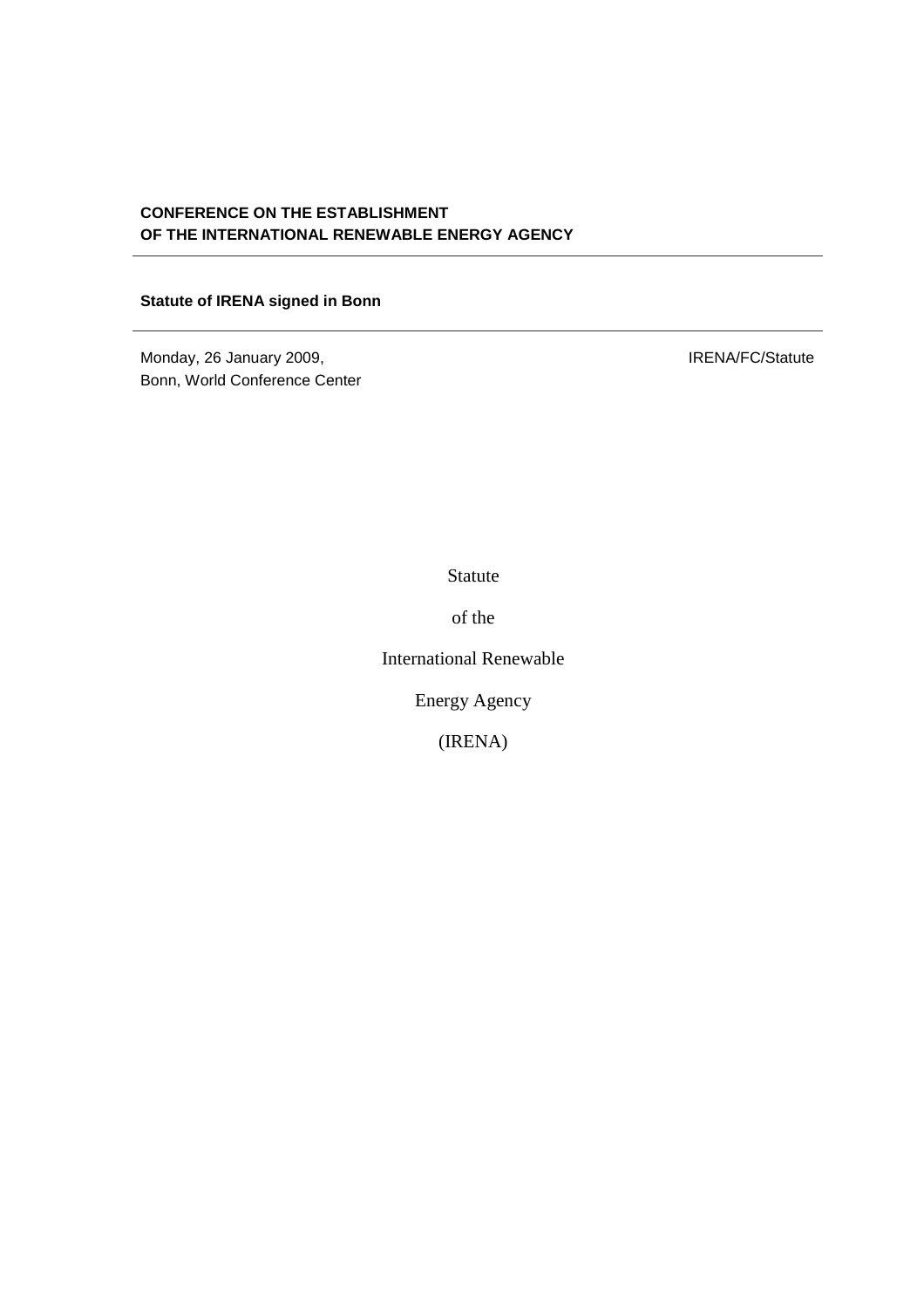The *Parties* to this Statute,

*desiring* to promote the widespread and increased adoption and use of renewable energy with a view to sustainable development,

*inspired* by their firm belief in the vast opportunities offered by renewable energy for addressing and gradually alleviating problems of energy security and volatile energy prices,

*convinced* of the major role that renewable energy can play in reducing greenhouse gas concentrations in the atmosphere, thereby contributing to the stabilisation of the climate system, and allowing for a sustainable, secure and gentle transit to a low carbon economy,

*desiring* to foster the positive impact that renewable energy technologies can have on stimulating sustainable economic growth and creating employment,

*motivated* by the huge potential of renewable energy in providing decentralised access to energy, particularly in developing countries, and access to energy for isolated and remote regions and islands,

*concerned* about the serious negative implications that the use of fossil fuels and the inefficient use of traditional biomass can have on health,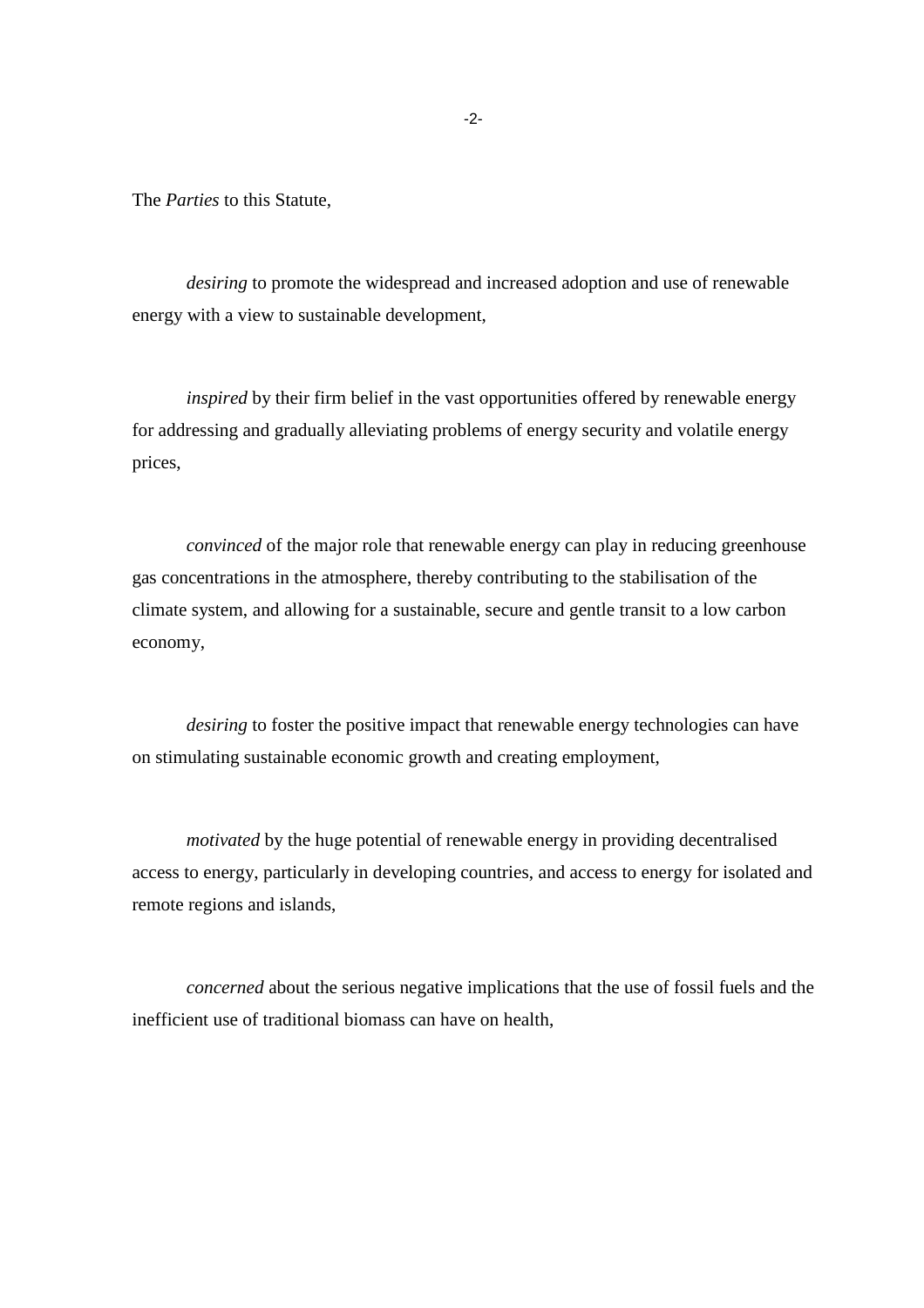*convinced* that renewable energy, combined with enhanced energy efficiency, can increasingly cover the anticipated steep increase in global energy needs in the coming decades,

*affirming* their desire to establish an international organisation for renewable energy, that facilitates the cooperation between its Members, while also establishing a close collaboration with existing organisations that promote the use of renewable energy,

*have agreed* as follows:

### Article I

#### Establishment of the Agency

A. The Parties to this Statute hereby establish the International Renewable Energy Agency (hereinafter referred to as "the Agency") in accordance with the following terms and conditions.

B. The Agency is based on the principle of the equality of all its Members and shall pay due respect to the sovereign rights and competencies of its Members in performing its activities.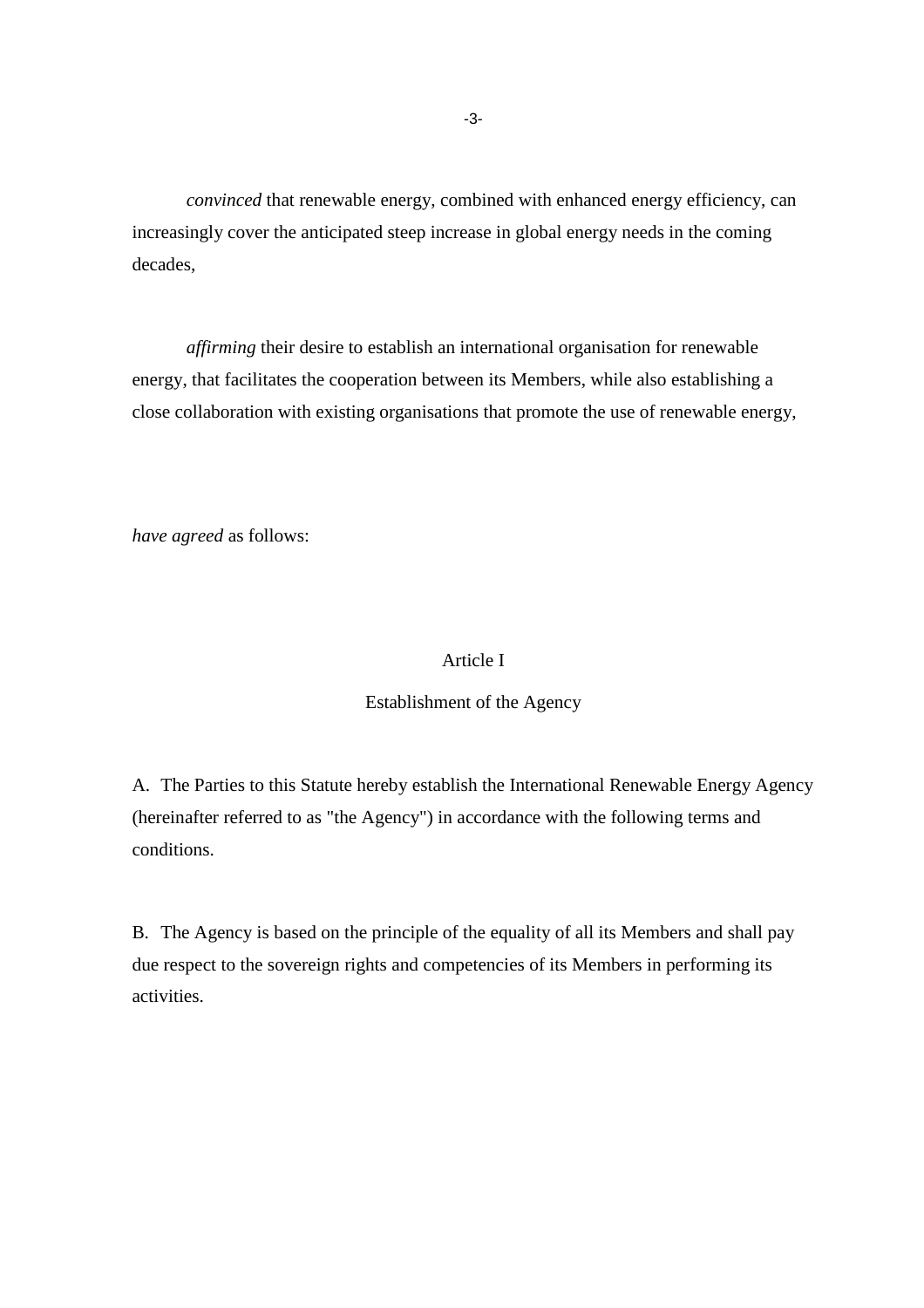### Article II

### **Objectives**

The Agency shall promote the widespread and increased adoption and the sustainable use of all forms of renewable energy, taking into account:

a.) national and domestic priorities and benefits derived from a combined approach of renewable energy and energy efficiency measures, and

b.) the contribution of renewable energy to environmental preservation, through limiting pressure on natural resources and reducing deforestation, particularly tropical deforestation, desertification and biodiversity loss; to climate protection; to economic growth and social cohesion including poverty alleviation and sustainable development; to access to and security of energy supply; to regional development and to inter-generational responsibility.

#### Article III

### Definition

In this Statute the term "renewable energy" means all forms of energy produced from renewable sources in a sustainable manner, which include, inter alia:

1. bioenergy;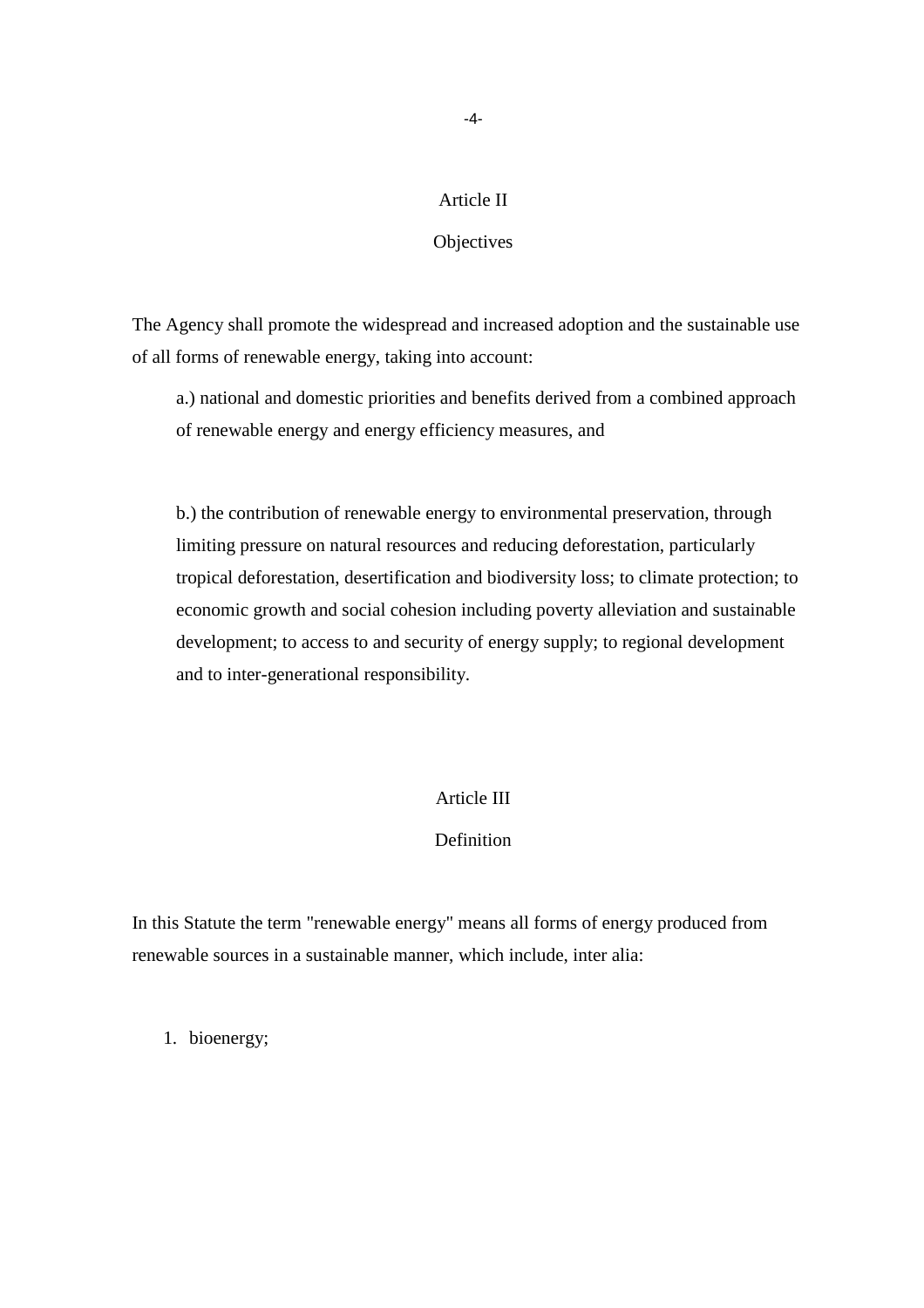- 2. geothermal energy;
- 3. hydropower;
- 4. ocean energy, including inter alia tidal, wave and ocean thermal energy;
- 5. solar energy; and
- 6. wind energy.

#### Article IV

### Activities

A. As a centre of excellence for renewable energy technology and acting as a facilitator and catalyst, providing experience for practical applications and policies, offering support on all matters relating to renewable energy and helping countries to benefit from the efficient development and transfer of knowledge and technology, the Agency performs the following activities:

- 1. In particular for the benefit of its Members the Agency shall:
	- a.) analyse, monitor and, without obligations on Members' policies, systematise current renewable energy practices, including policy instruments, incentives,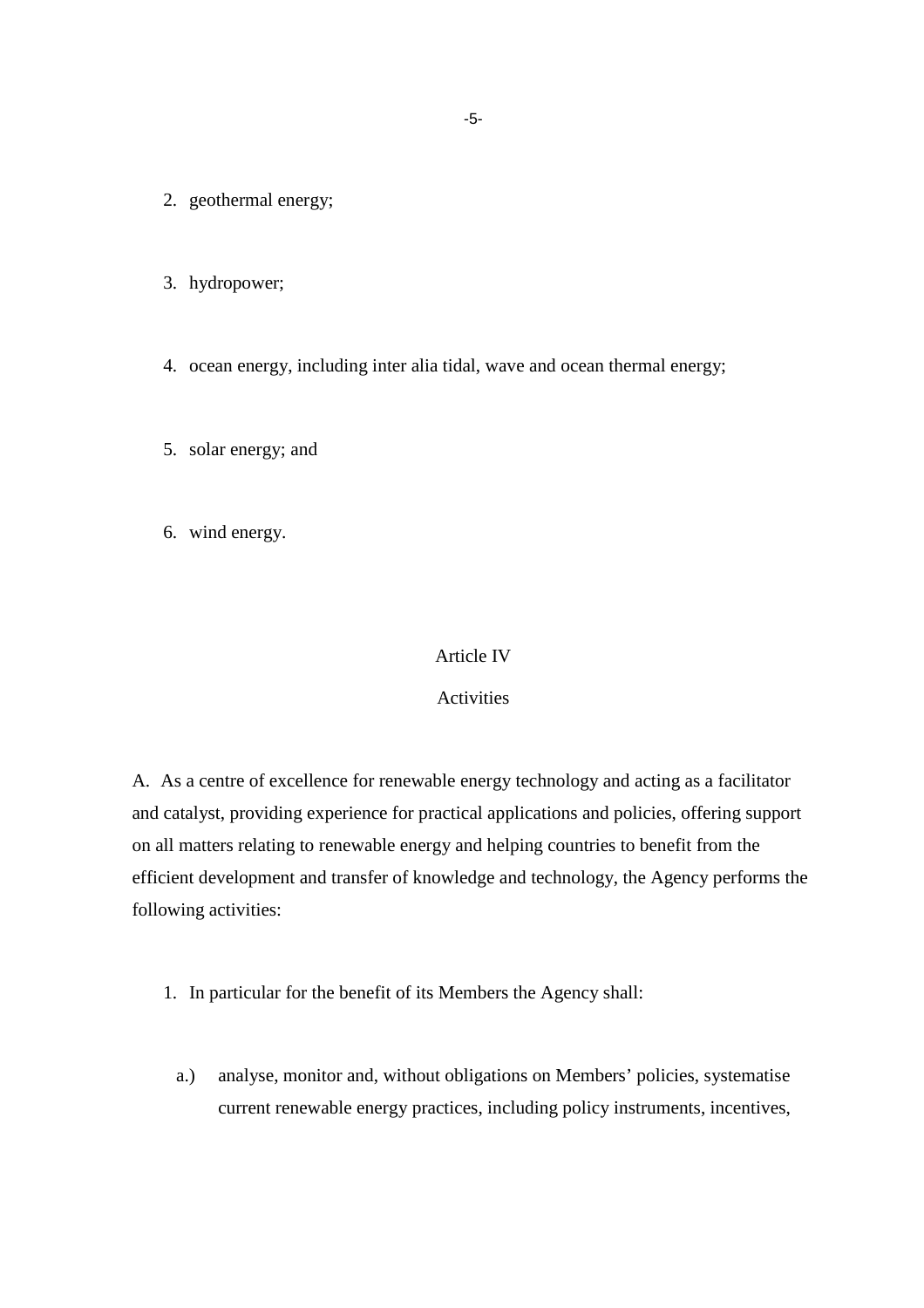investment mechanisms, best practices, available technologies, integrated systems and equipment, and success-failure factors;

b.) initiate discussion and ensure interaction with other governmental and nongovernmental organisations and networks in this and other relevant fields;

c.) provide relevant policy advice and assistance to its Members upon their request, taking into account their respective needs, and stimulate international discussions on renewable energy policy and its framework conditions;

d.) improve pertinent knowledge and technology transfer and promote the development of local capacity and competence in Member States including necessary interconnections;

e.) offer capacity building including training and education to its Members;

f.) provide to its Members upon their request advice on the financing for renewable energy and support the application of related mechanisms;

g.) stimulate and encourage research, including on socio-economic issues, and foster research networks, joint research, development and deployment of technologies; and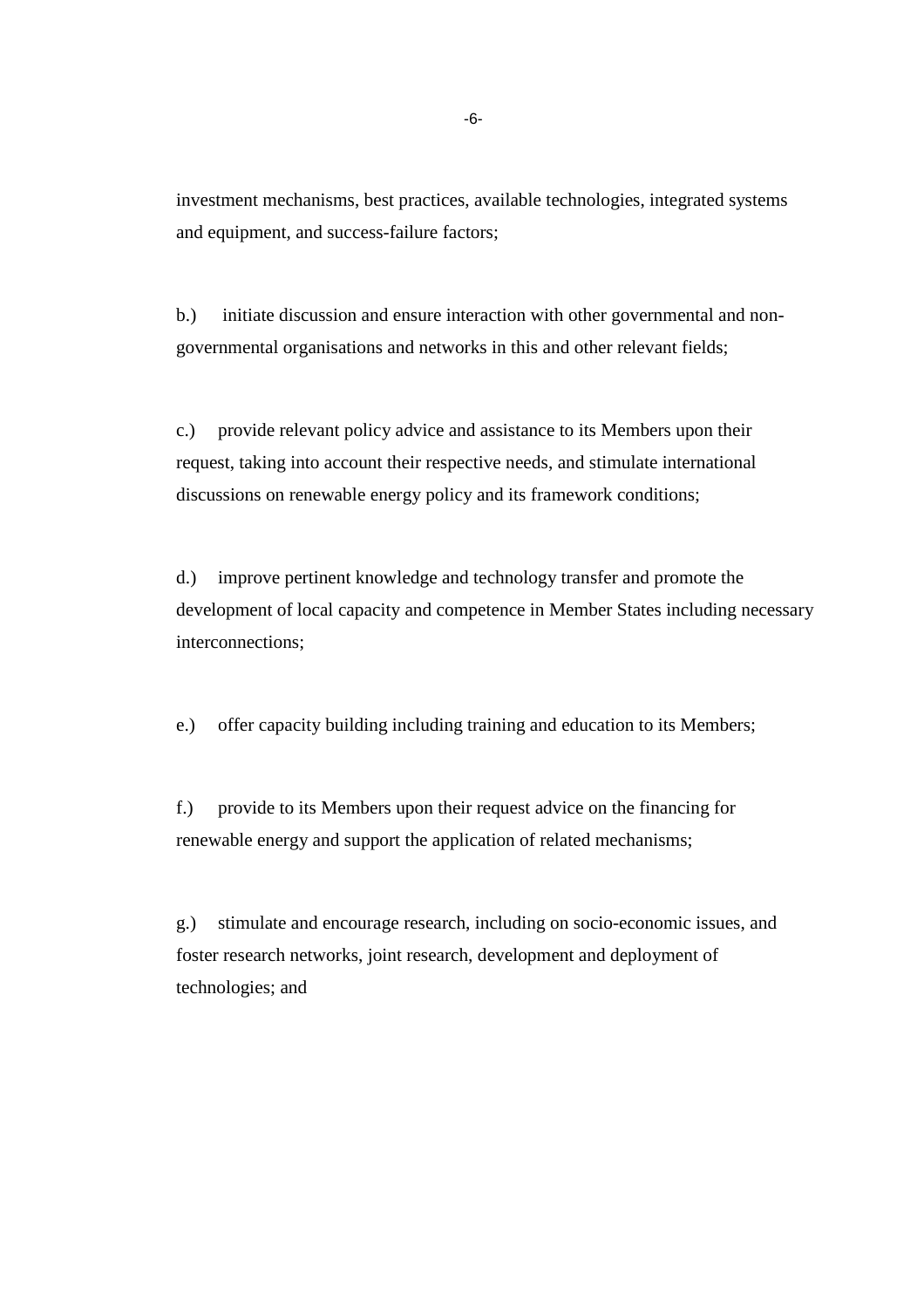h.) provide information about the development and deployment of national and international technical standards in relation to renewable energy, based on a sound understanding through active presence in the relevant fora.

2. Furthermore, the Agency shall disseminate information and increase public awareness on the benefits and potential offered by renewable energy.

B. In the performance of its activities, the Agency shall:

1. act in accordance with the purposes and principles of the United Nations to promote peace and international cooperation, and in conformity with policies of the United Nations furthering sustainable development;

2. allocate its resources in such a way as to ensure their efficient utilisation with a view to appropriately address all its objectives and perform its activities for achieving the greatest possible benefit for its Members and in all areas of the world, bearing in mind the special needs of the developing countries, and remote and isolated regions and islands;

3. cooperate closely and strive for establishing mutually beneficial relationships with existing institutions and organisations in order to avoid unnecessary duplication of work and build upon and make efficient and effective use of resources and on-going activities by governments, other organisations and agencies, which aim to promote renewable energy.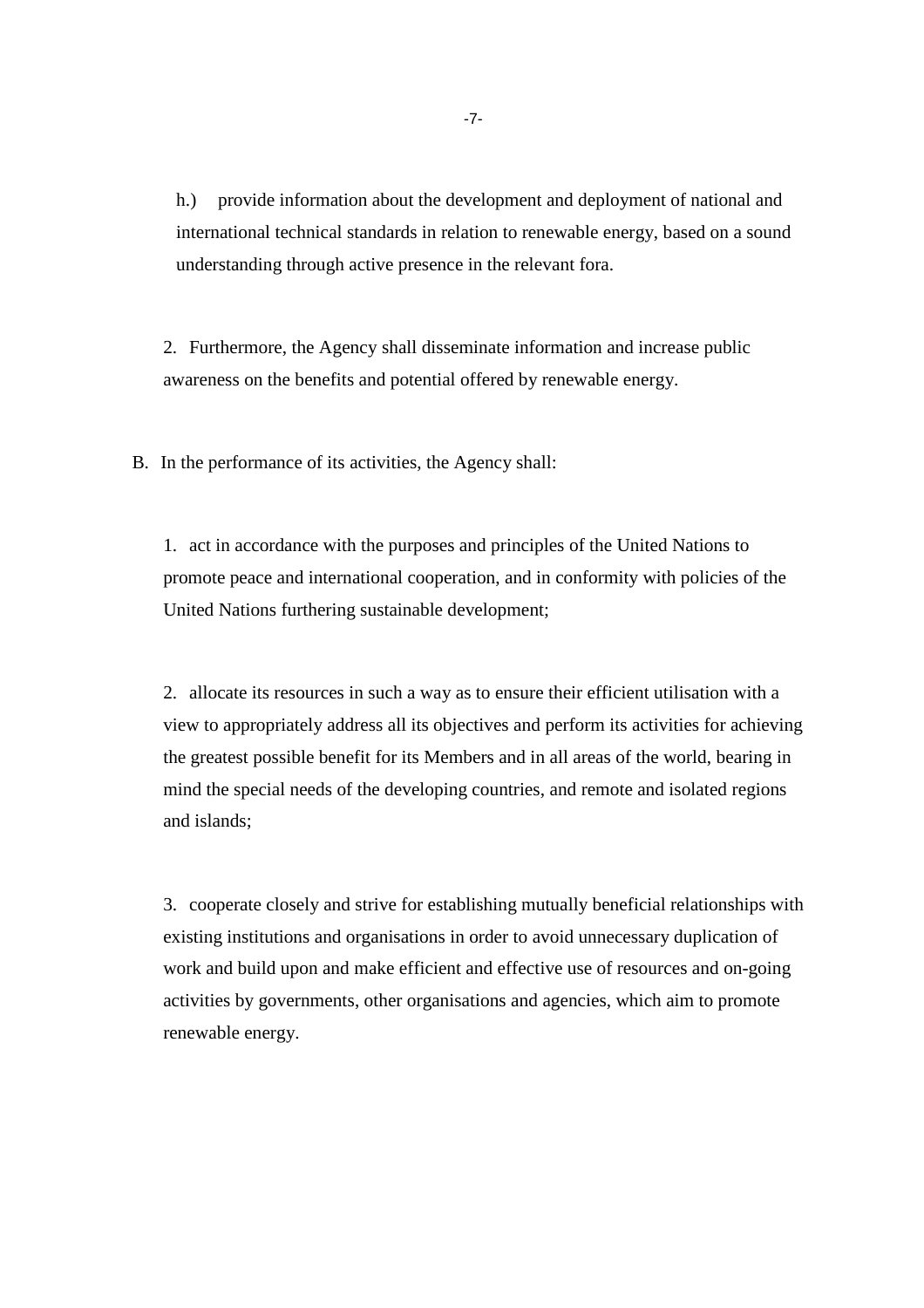C. The Agency shall:

1. submit an annual report on its activities to its Members;

2. inform Members about its policy advice after it was given; and

3. inform Members about consultation and cooperation with and the work of existing international organisations working in this field.

# Article V

### Work programme and projects

A. The Agency shall perform its activities on the basis of the annual work programme, prepared by the Secretariat, considered by the Council and adopted by the Assembly.

B. The Agency may, in addition to its work programme, after consultation of its Members and, in case of disagreement, after approval by the Assembly, carry out projects initiated and financed by Members subject to the availability of non-financial resources of the Agency.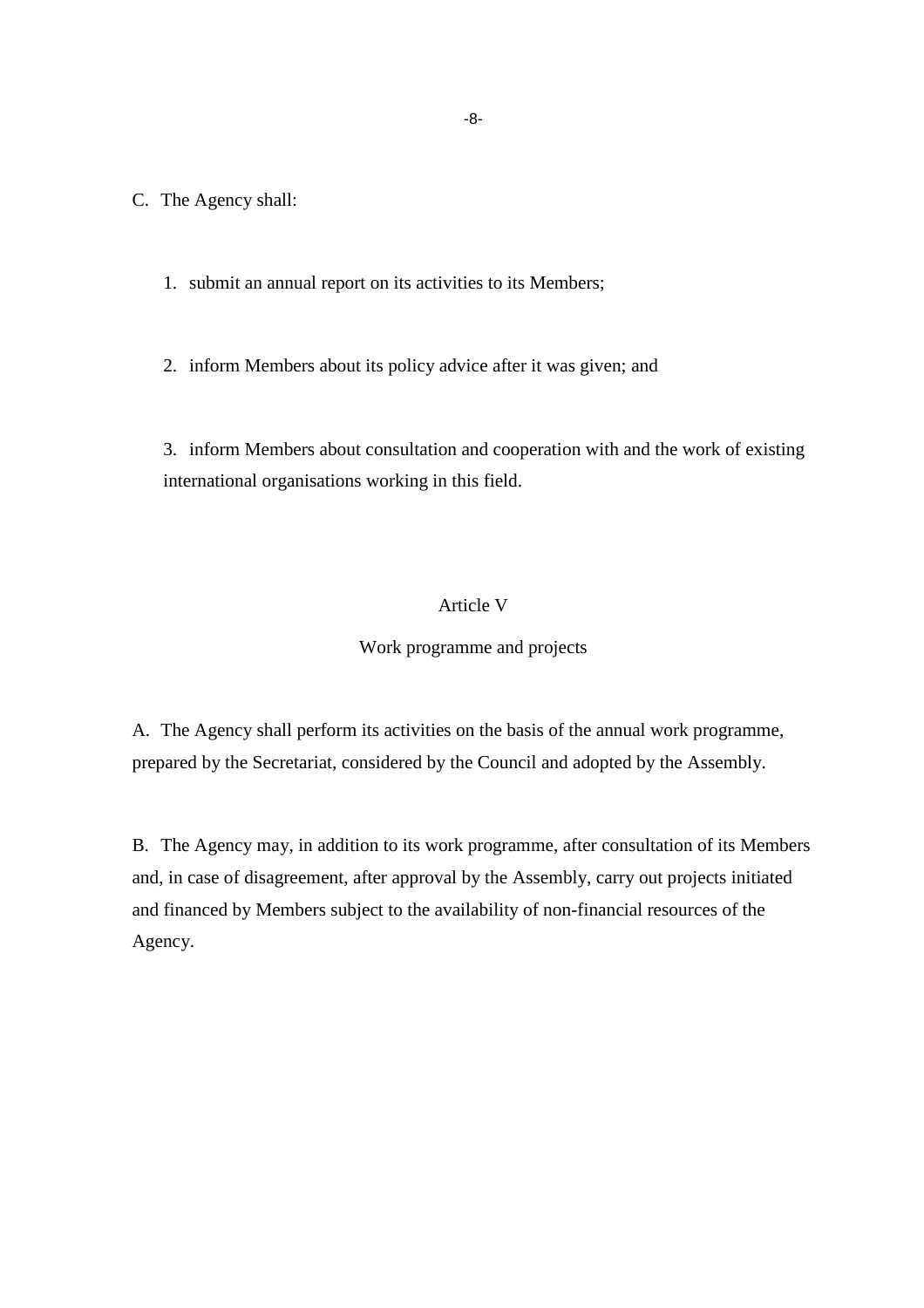### Article VI

### Membership

A. Membership is open to those States that are members of the United Nations and to regional intergovernmental economic integration organisations willing and able to act in accordance with the objectives and activities laid down in this Statute. To be eligible for membership to the Agency, a regional intergovernmental economic integration organisation must be constituted by sovereign States, at least one of which is a Member of the Agency, and to which its Member States have transferred competence in at least one of the matters within the purview of the Agency.

B. Such States and regional intergovernmental economic integration organisations shall become:

1. original Members of the Agency by having signed this Statute and having deposited an instrument of ratification;

2. other Members of the Agency by depositing an instrument of accession after their application for membership has been approved. Membership shall be regarded as approved if three months after the application has been sent to Members no disagreement has been expressed. In case of disagreement the application shall be decided on by the Assembly in accordance with Article IX paragraph H number 1.

C. In the case of any regional intergovernmental economic integration organisation, the organisation and its Member States shall decide on their respective responsibilities for the performance of their obligations under this Statute. The organisation and its Member States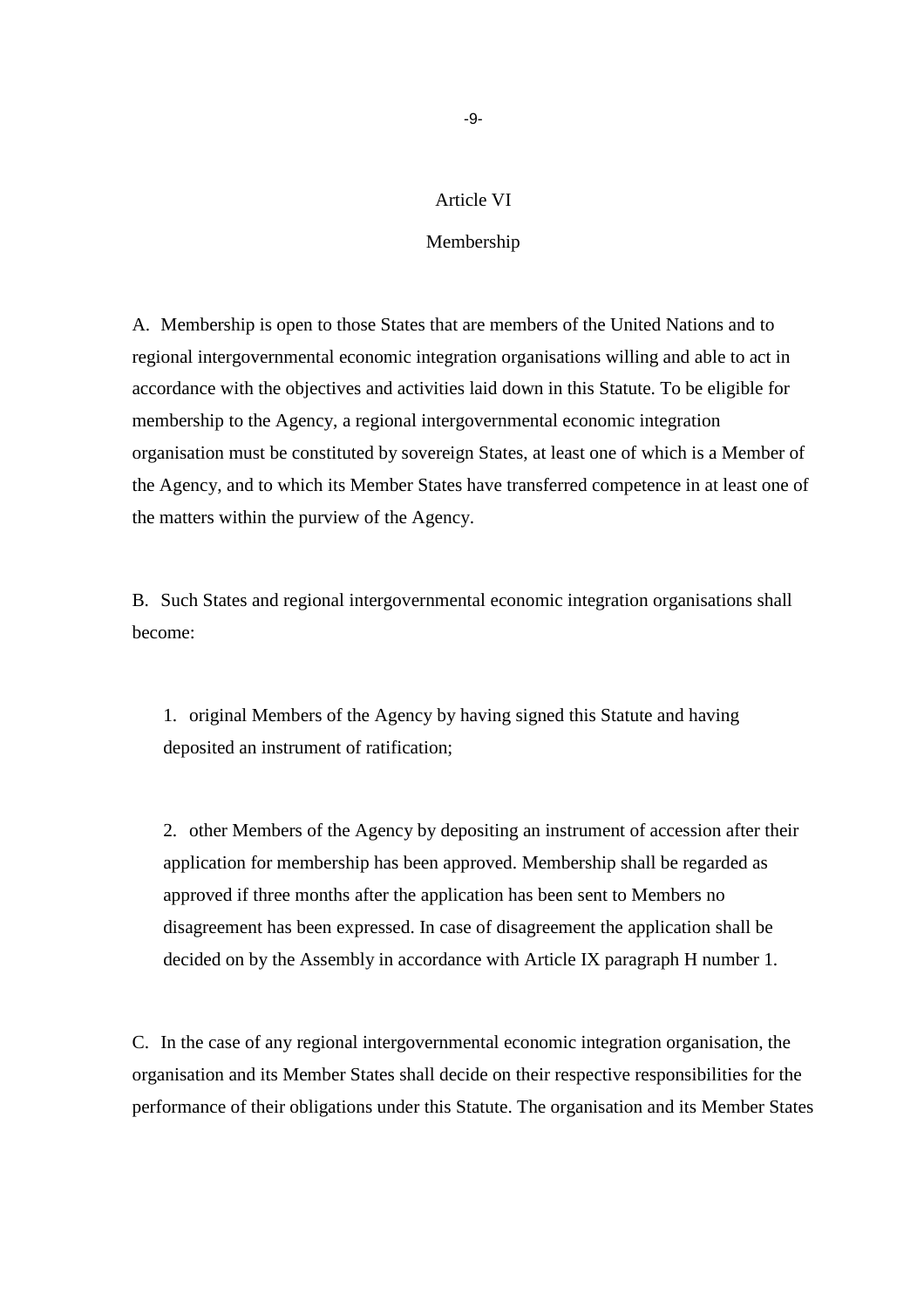shall not be entitled to exercise rights, including voting rights, under the Statute concurrently. In their instruments of ratification or accession, the organisations referred to above shall declare the extent of their competence with respect to the matters governed by this Statute. These organisations shall also inform the Depositary Government of any relevant modification in the extent of their competence. In the case of voting on matters within their competence, regional intergovernmental economic integration organisations shall vote with the number of votes equal to the total number of votes attributable to their Member States which are also Members of this Agency.

#### Article VII

#### **Observers**

A. Observer status may be granted by the Assembly to:

1. intergovernmental and non-governmental organisations active in the field of renewable energy;

2. Signatories that have not ratified the Statute; and

3. applicants for membership whose application for membership has been approved in accordance with Article VI paragraph B number 2.

B. Observers may participate without the right to vote in the public sessions of the Assembly and its subsidiary organs.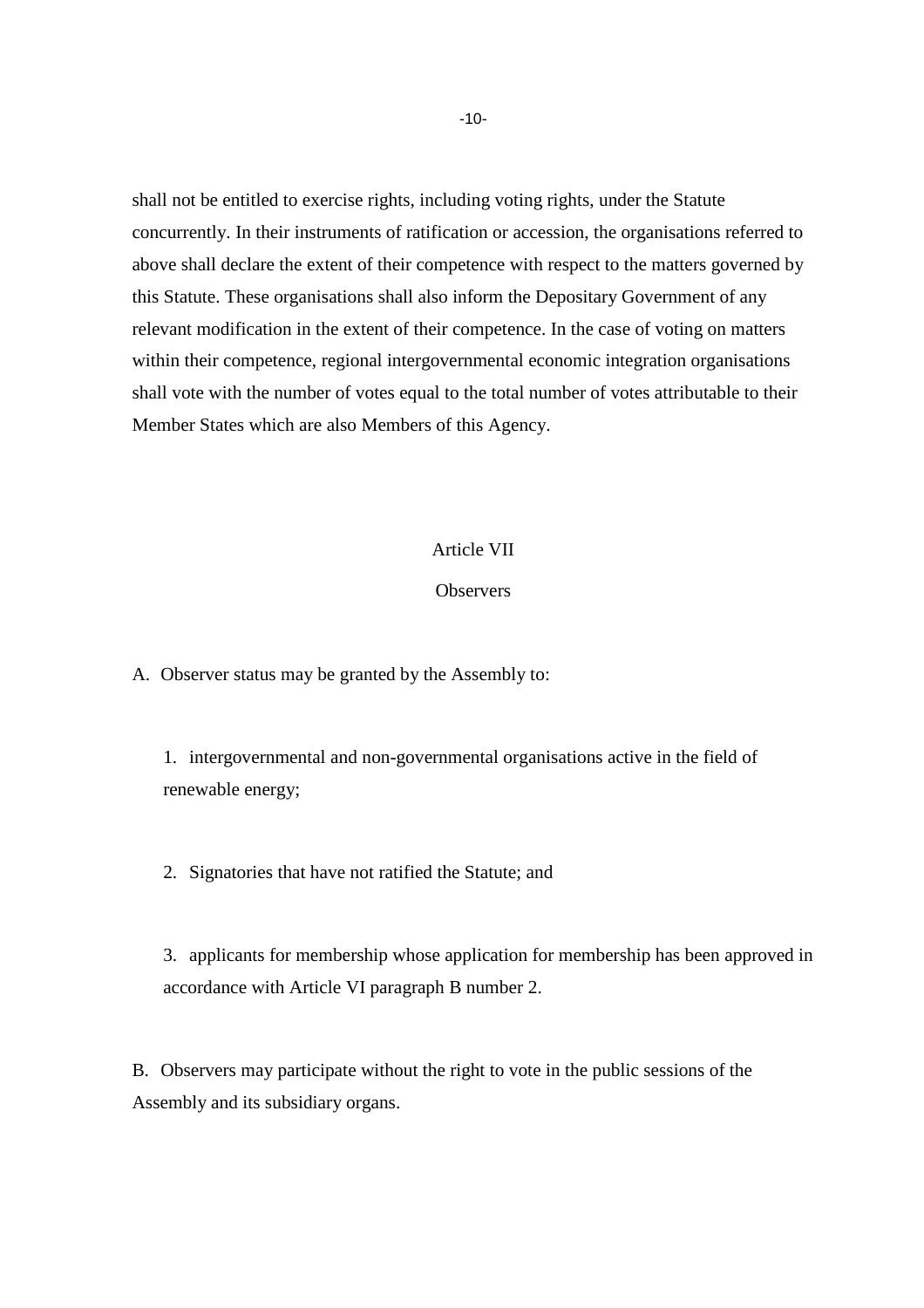# Article VIII

### **Organs**

- A. There are hereby established as the principal organs of the Agency:
	- 1. the Assembly;
	- 2. the Council; and
	- 3. the Secretariat.

B. The Assembly and the Council, subject to approval by the Assembly, may establish such subsidiary organs as they find necessary for the exercise of their functions in accordance with this Statute.

# Article IX

### The Assembly

A. 1. The Assembly is the supreme organ of the Agency.

2. The Assembly may discuss any matter within the scope of this Statute or relating to the powers and functions of any organ provided for in this Statute.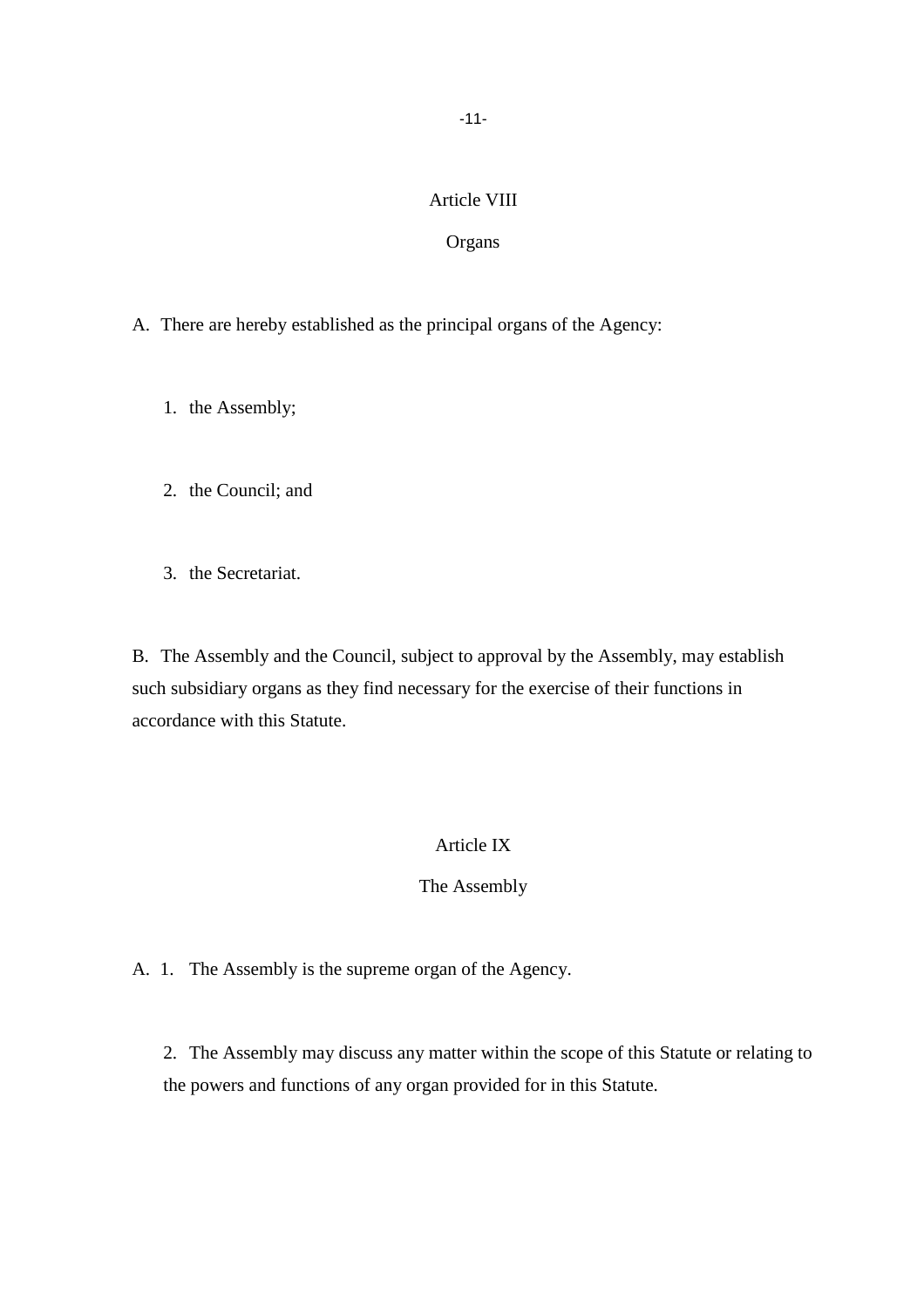3. On any such matter the Assembly may:

a.) take decisions and make recommendations to any such organ; and

b.) make recommendations to the Members of the Agency, upon their request.

4. Furthermore, the Assembly shall have the authority to propose matters for consideration by the Council and request from the Council and the Secretariat reports on any matter relating to the functioning of the Agency.

B. The Assembly shall be composed of all Members of the Agency. The Assembly shall meet in regular sessions which shall be held annually unless it decides otherwise.

C. The Assembly includes one representative of each Member. Representatives may be accompanied by alternates and advisors. The costs of a delegation's participation shall be borne by the respective Member.

D. Sessions of the Assembly shall take place at the seat of the Agency, unless the Assembly decides otherwise.

E. At the beginning of each regular session, the Assembly shall elect a President and such other officials as may be required, taking into account equitable geographic representation. They shall hold office until a new President and other officials are elected at the next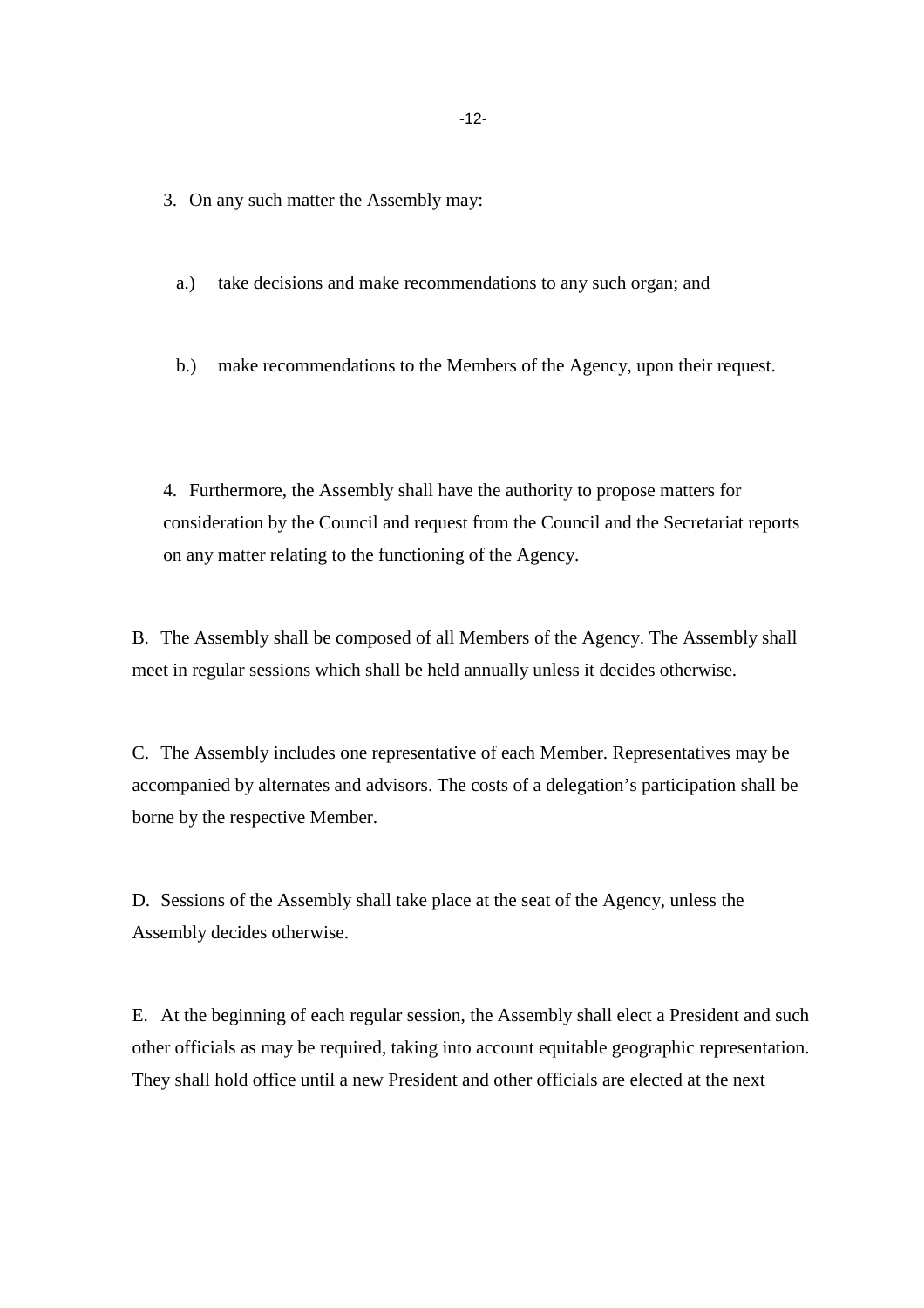regular session. The Assembly shall adopt its rules of procedure in conformity with this Statute.

F. Subject to Article VI paragraph C, each Member of the Agency shall have one vote in the Assembly. The Assembly shall take decisions on questions of procedure by a simple majority of the Members present and voting. Decisions on matters of substance shall be taken by consensus of the Members present. If no consensus can be reached, consensus shall be considered achieved if no more than 2 Members object, unless the Statute provides otherwise. When the issue arises as to whether the question is one of substance or not, that question shall be treated as a matter of substance unless the Assembly by consensus of the Members present decides otherwise, which, if no consensus can be reached, shall be considered achieved if no more than 2 Members object. A majority of the Members of the Agency shall constitute a quorum for the Assembly.

G. The Assembly shall, by consensus of the Members present:

1. elect the members of the Council;

2. adopt at its regular sessions the budget and the work programme of the Agency, submitted by the Council, and have the authority to decide on amendments of the budget and the work programme of the Agency;

3. take decisions relating to the supervision of the financial policies of the Agency, the financial rules and other financial matters and elect the auditor;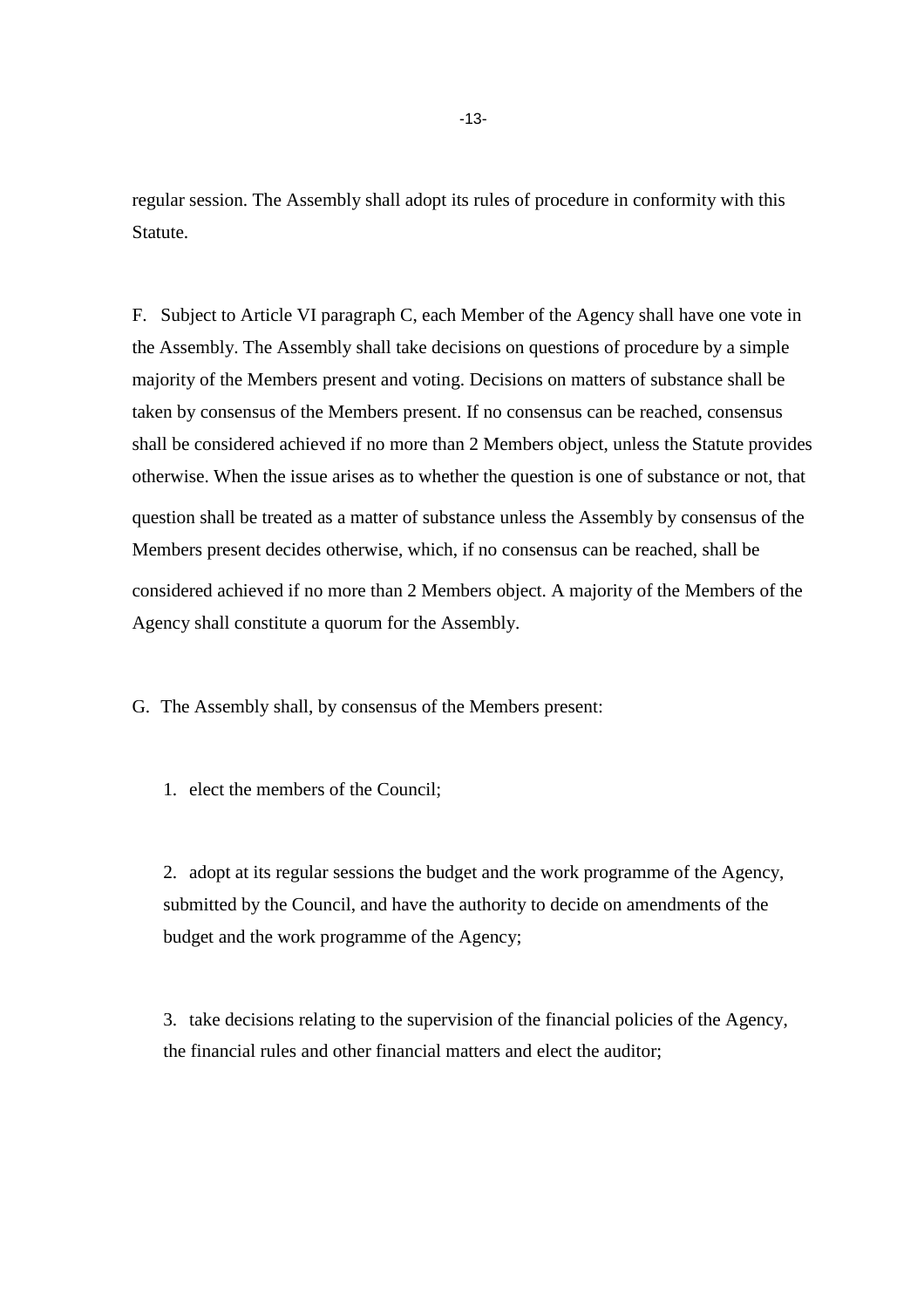4. approve amendments to this Statute;

5. decide on the establishment of subsidiary bodies and approve their terms of reference; and

6. decide on permission to vote in accordance with Article XVII paragraph A.

H. The Assembly shall by consensus of the Members present, which if no consensus can be reached shall be considered achieved if no more than 2 Members object:

1. decide, if necessary, on applications for membership;

2. approve the rules of procedure of the Assembly and of the Council, which shall be submitted by the latter;

3. adopt the annual report as well as other reports;

4. approve the conclusion of agreements on any questions, matters or issues within the scope of this Statute; and

5. decide in case of disagreement between its Members on additional projects in accordance with Article V paragraph B.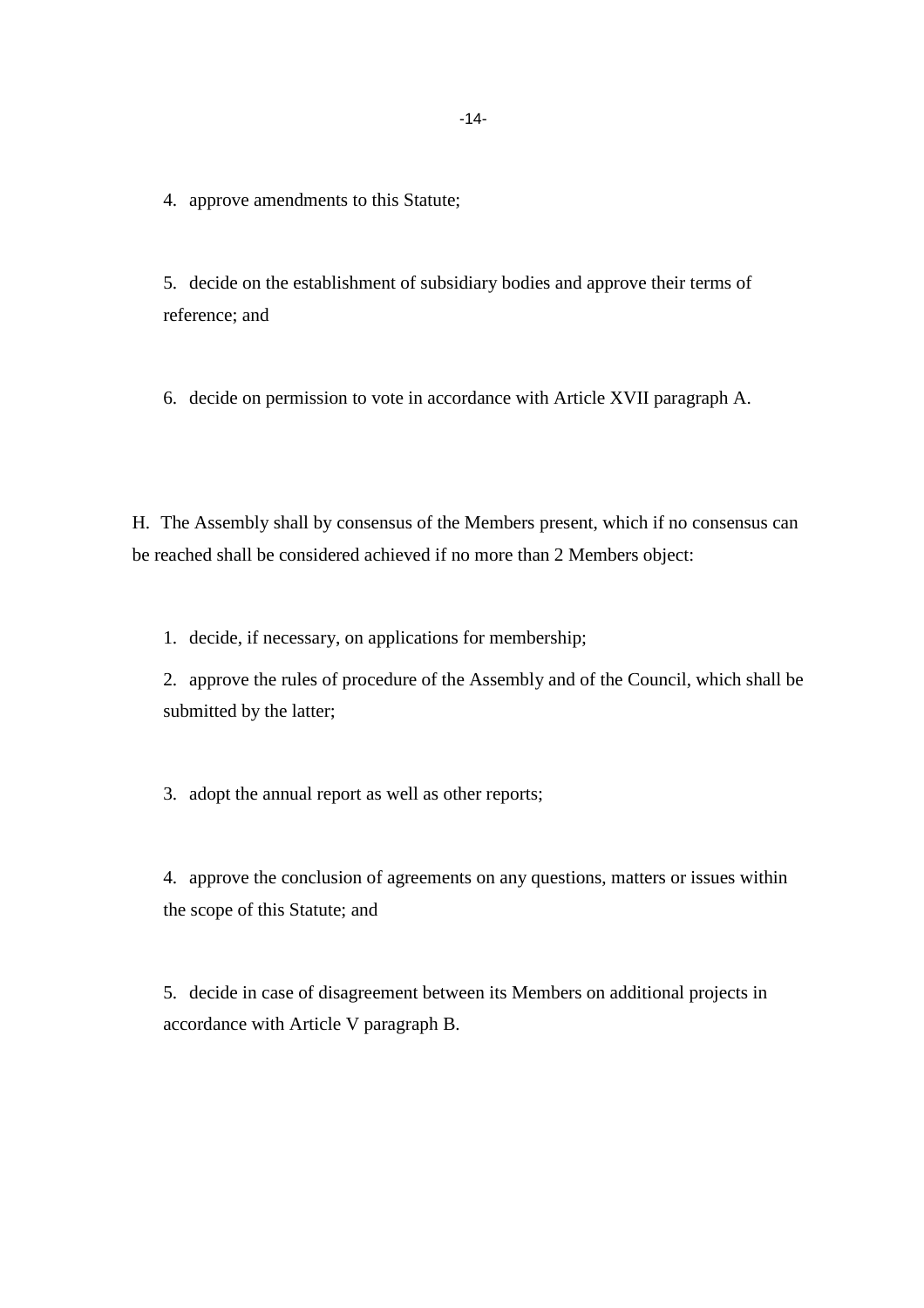I. The Assembly shall designate the seat of the Agency and the Director-General of the Secretariat (hereinafter referred to as "Director-General") by consensus of the Members present, or, if no consensus can be reached, by a majority vote of two thirds of the Members present and voting.

J. The Assembly shall consider and approve as appropriate at its first session any decisions, draft agreements, provisions and guidelines developed by the Preparatory Commission in accordance with the voting procedures for the respective issue as outlined in Article IX paragraphs F to I.

#### Article X

#### The Council

A. The Council shall consist of at least 11 but not more than 21 representatives of the Members of the Agency, elected by the Assembly. The concrete number of representatives between 11 and 21 shall correspond to the rounded up equivalent of one third of the Members of the Agency to be calculated on the basis of the number of Members of the Agency at the beginning of the respective election for members of the Council. The members of the Council shall be elected on a rotating basis as laid down in the rules of procedure of the Assembly, with a view to ensuring effective participation of developing and developed countries and achieving fair and equitable geographical distribution and effectiveness of the Council's work. The members of the Council shall be elected for a term of two years.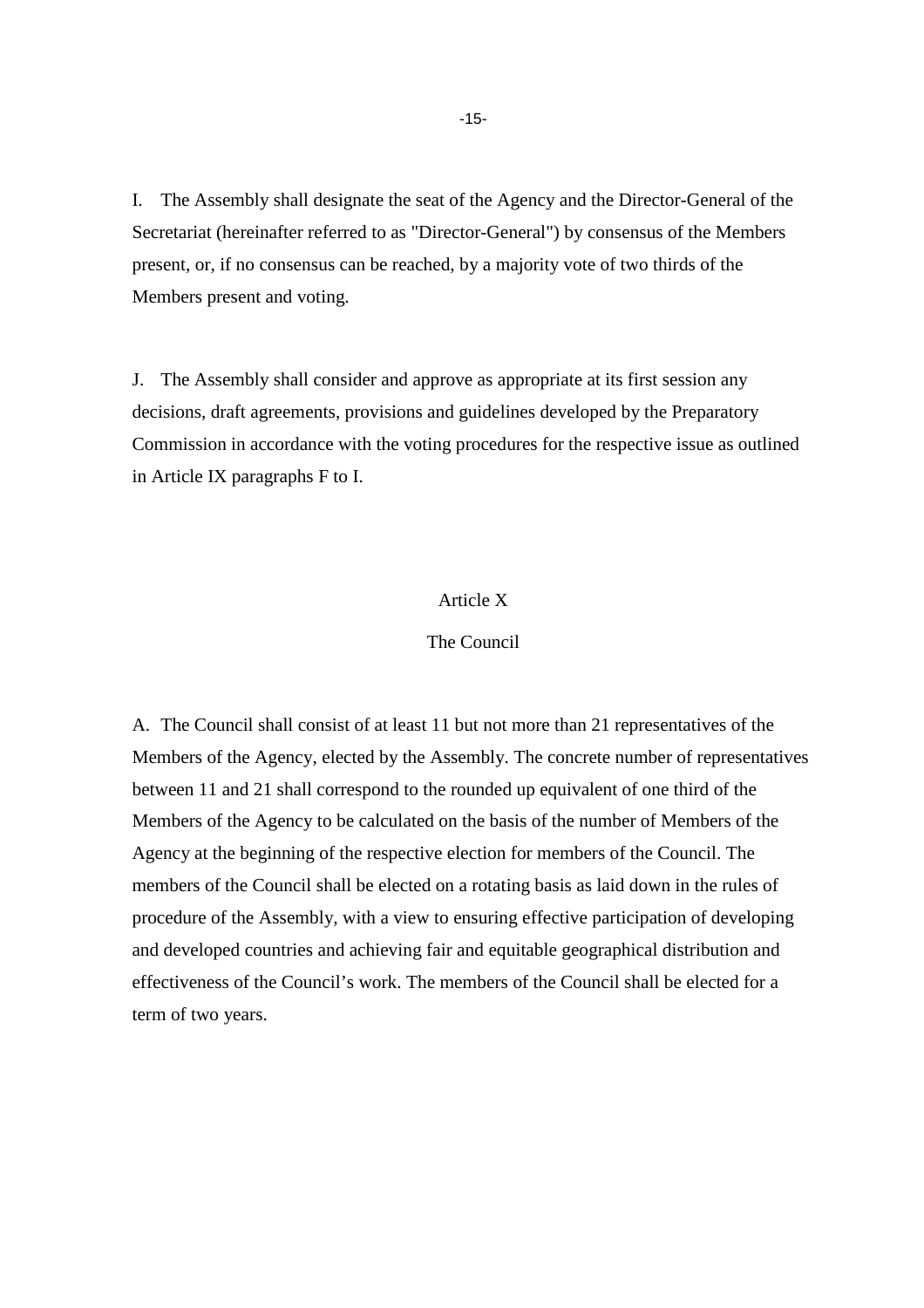B. The Council shall convene semi-annually and its meetings shall take place at the seat of the Agency, unless the Council decides otherwise.

C. The Council shall, at the beginning of each meeting for the duration until its next meeting, elect a Chairperson and such other officials from among its members as may be required. It shall have the right to elaborate its rules of procedure. Such rules of procedure have to be submitted to the Assembly for approval.

D. Each member of the Council shall have one vote. The Council shall take decisions on questions of procedure by a simple majority of its members. Decisions on matters of substance shall be taken by a majority of two thirds of its members. When the issue arises as to whether the question is one of substance or not, that question shall be treated as a matter of substance unless the Council, by a majority of two thirds of its members, decides otherwise.

E. The Council shall be responsible and accountable to the Assembly. The Council shall carry out the powers and functions entrusted to it under this Statute, as well as those functions delegated to it by the Assembly. In so doing, it shall act in conformity with the decisions and with due regard to the recommendations of the Assembly and assure their proper and continuous implementation.

F. The Council shall:

1. facilitate consultations and cooperation among Members;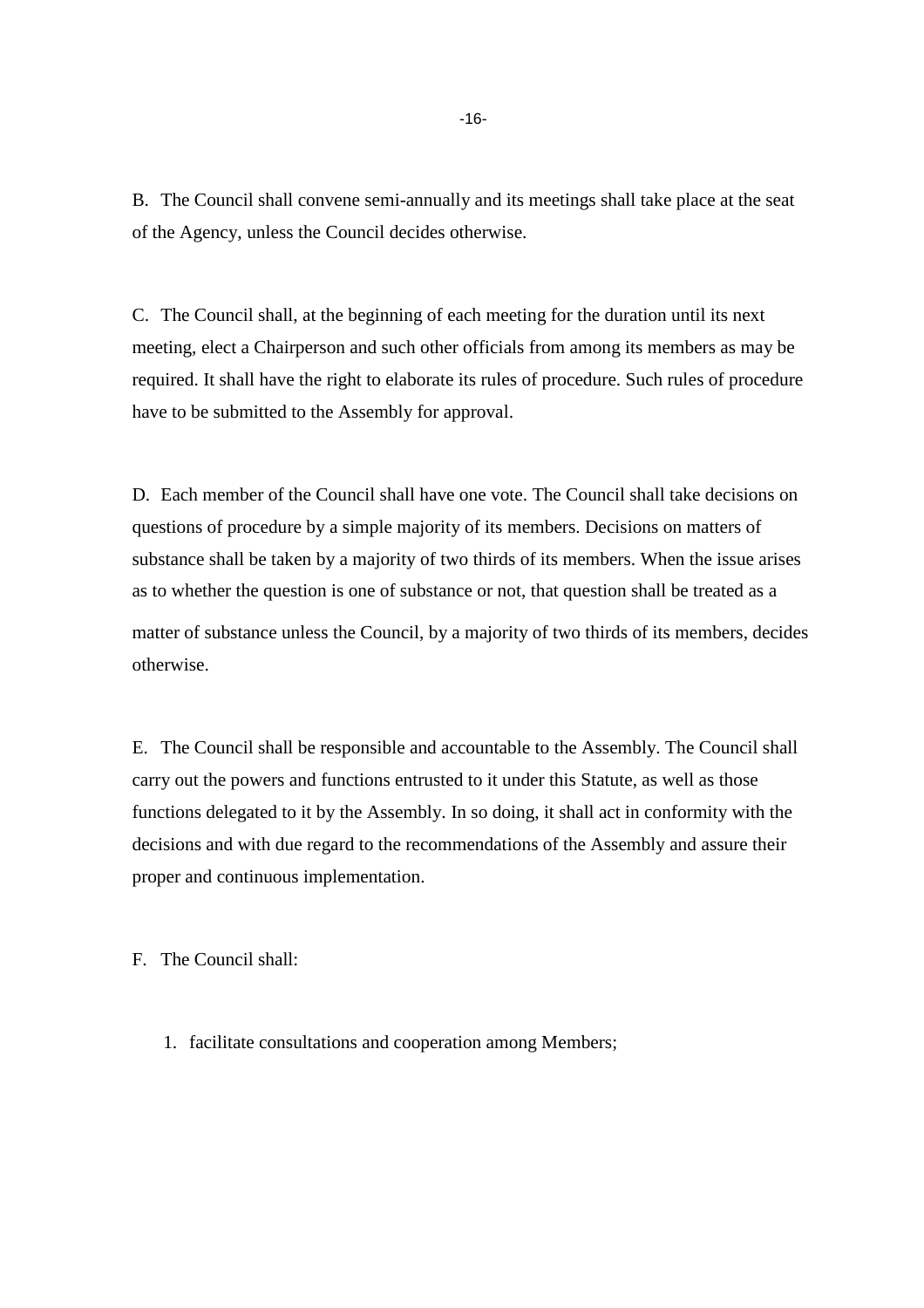2. consider and submit to the Assembly the draft work programme and the draft budget of the Agency;

3. approve arrangements for the sessions of the Assembly including the preparation of the draft agenda;

4. consider and submit to the Assembly the draft annual report concerning the activities of the Agency and other reports as prepared by the Secretariat according to Article XI paragraph E number 3 of this Statute;

5. prepare any other reports which the Assembly may request;

6. conclude agreements or arrangements with States, international organisations and international agencies on behalf of the Agency, subject to prior approval by the Assembly;

7. substantiate the work programme as adopted by the Assembly with a view to its implementation by the Secretariat and within the limits of the adopted budget;

8. have the authority to refer to the Assembly matters for its consideration; and

9. establish subsidiary organs, when necessary, in accordance with Article VIII paragraph B, and decide on their terms of reference and duration.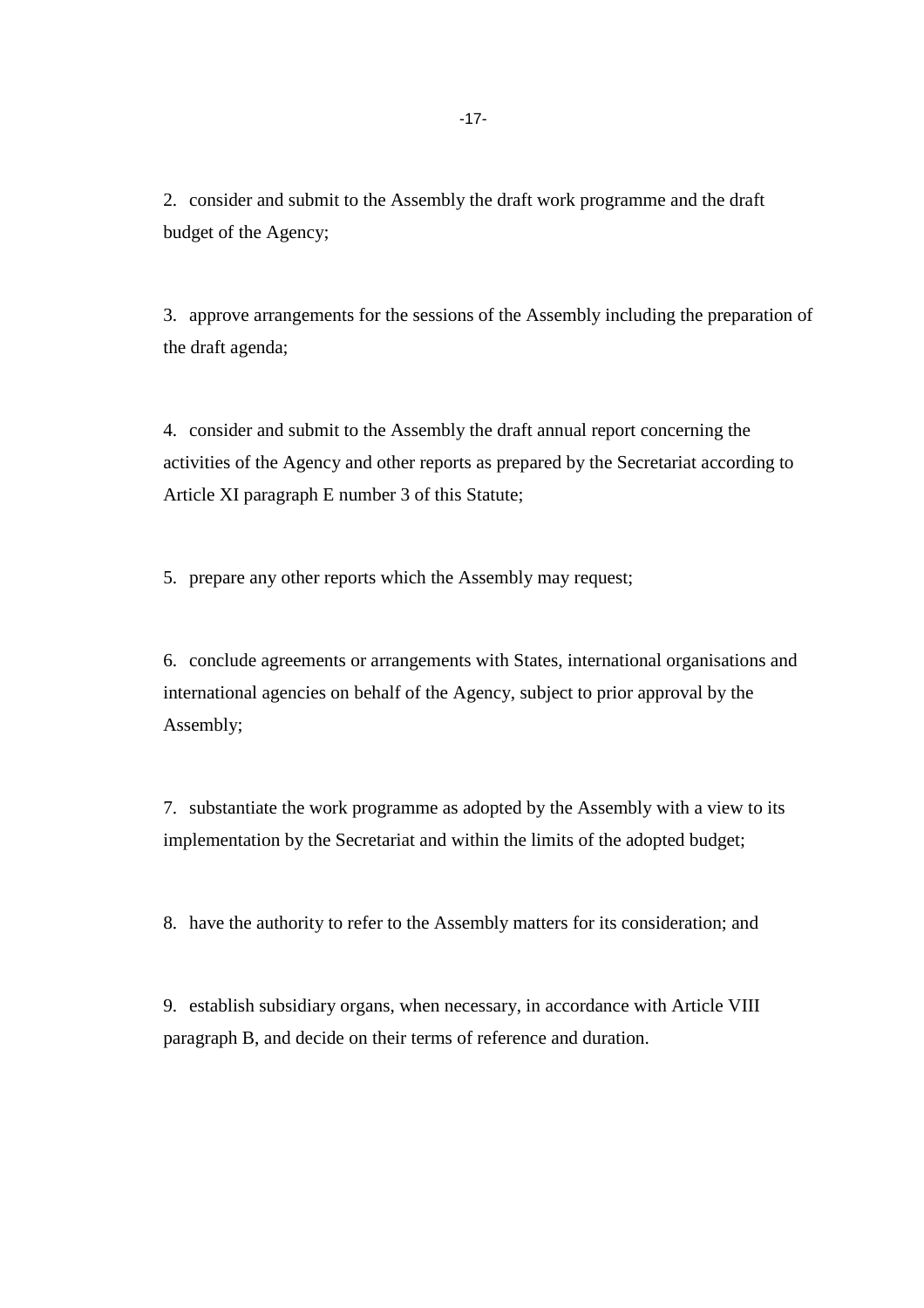### Article XI

#### The Secretariat

A. The Secretariat shall assist the Assembly, the Council, and their subsidiary organs in the performance of their functions. It shall carry out the other functions entrusted to it under this Statute as well as those functions delegated to it by the Assembly or the Council.

B. The Secretariat shall comprise a Director-General, who shall be its head and chief administrative officer, and such staff as may be required. The Director-General shall be appointed by the Assembly upon the recommendation of the Council for a term of four years, renewable for one further term, but not thereafter.

C. The Director-General shall be responsible to the Assembly and the Council, inter alia for the appointment of the staff as well as the organisation and functioning of the Secretariat. The paramount consideration in the employment of the staff and in the determination of the conditions of service shall be the necessity of securing the highest standards of efficiency, competence and integrity. Due regard shall be paid to the importance of recruiting the staff primarily from Member States and on as wide a geographical basis as possible, taking particularly into account the adequate representation of developing countries and with emphasis on gender balance. In preparing the budget the proposed recruitment shall be guided by the principle that the staff shall be kept to a minimum necessary for the proper discharge of the responsibilities of the Secretariat.

D. The Director-General or a representative designated by him or her shall participate, without the right to vote, in all meetings of the Assembly and of the Council.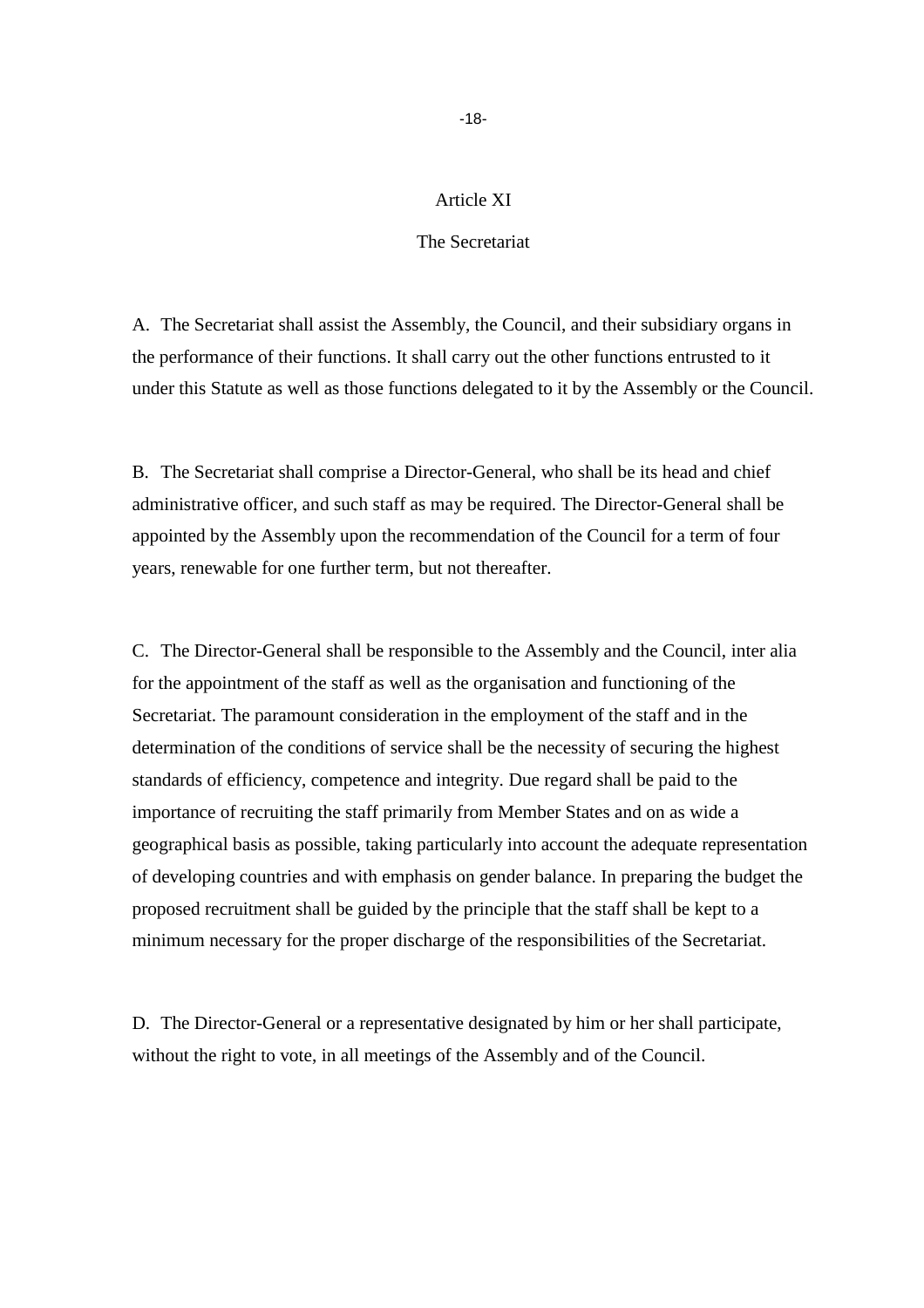E. The Secretariat shall:

1. prepare and submit to the Council the draft work programme and the draft budget of the Agency;

2. implement the Agency's work programme and its decisions;

3. prepare and submit to the Council the draft annual report concerning the activities of the Agency and such other reports as the Assembly or the Council may request;

4. provide administrative and technical support to the Assembly, the Council and their subsidiary organs;

5. facilitate communication between the Agency and its Members; and

6. circulate the policy advice after it was given to the Members of the Agency in accordance with Article IV paragraph C number 2 and prepare and submit to the Assembly and the Council a report on its policy advice for each of their sessions. The report to the Council shall include also the planned policy advice in implementing the annual work programme.

F. In the performance of their duties, the Director-General and the other members of the staff shall not seek or receive instructions from any government or from any other source external to the Agency. They shall refrain from any action that might reflect on their positions as international officers responsible only to the Assembly and the Council. Each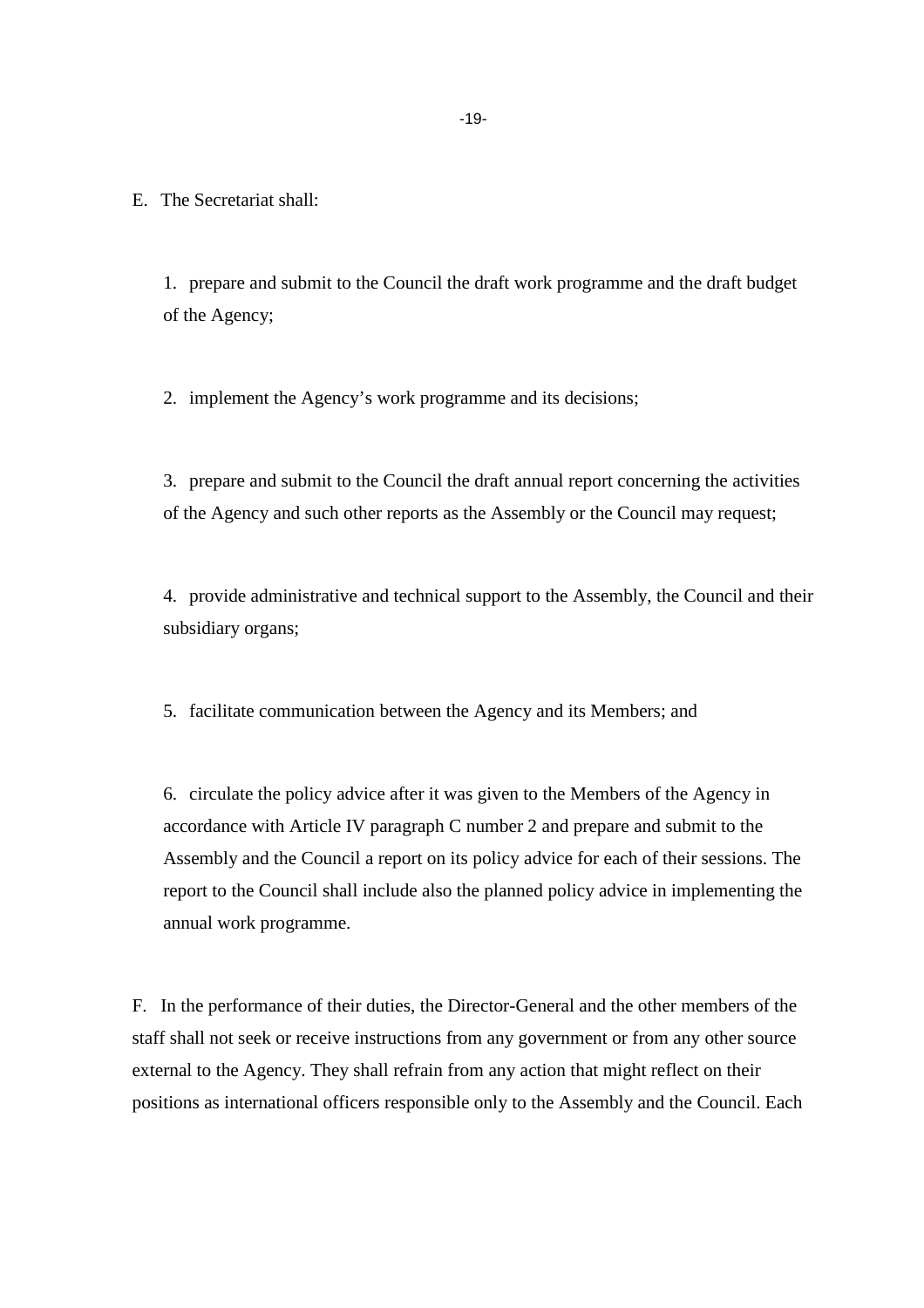Member shall respect the exclusively international character of the responsibilities of the Director-General and the other members of the staff and shall not seek to influence them in the discharge of their responsibilities.

### Article XII

### The budget

A. The budget of the Agency shall be financed by:

1. mandatory contributions of its Members, which are based on the scale of assessments of the United Nations, as determined by the Assembly;

2. voluntary contributions; and

3. other possible sources

in accordance with the financial rules to be adopted by the Assembly by consensus, as laid down in Article IX paragraph G of this Statute. The financial rules and the budget shall secure a solid financial basis of the Agency and shall ensure the effective and efficient implementation of the Agency's activities, as defined by the work programme. Mandatory contributions will finance core activities and administrative costs.

B. The draft budget of the Agency shall be prepared by the Secretariat and submitted to the Council for examination. The Council shall either forward it to the Assembly with a recommendation for approval or return it to the Secretariat for review and re-submission.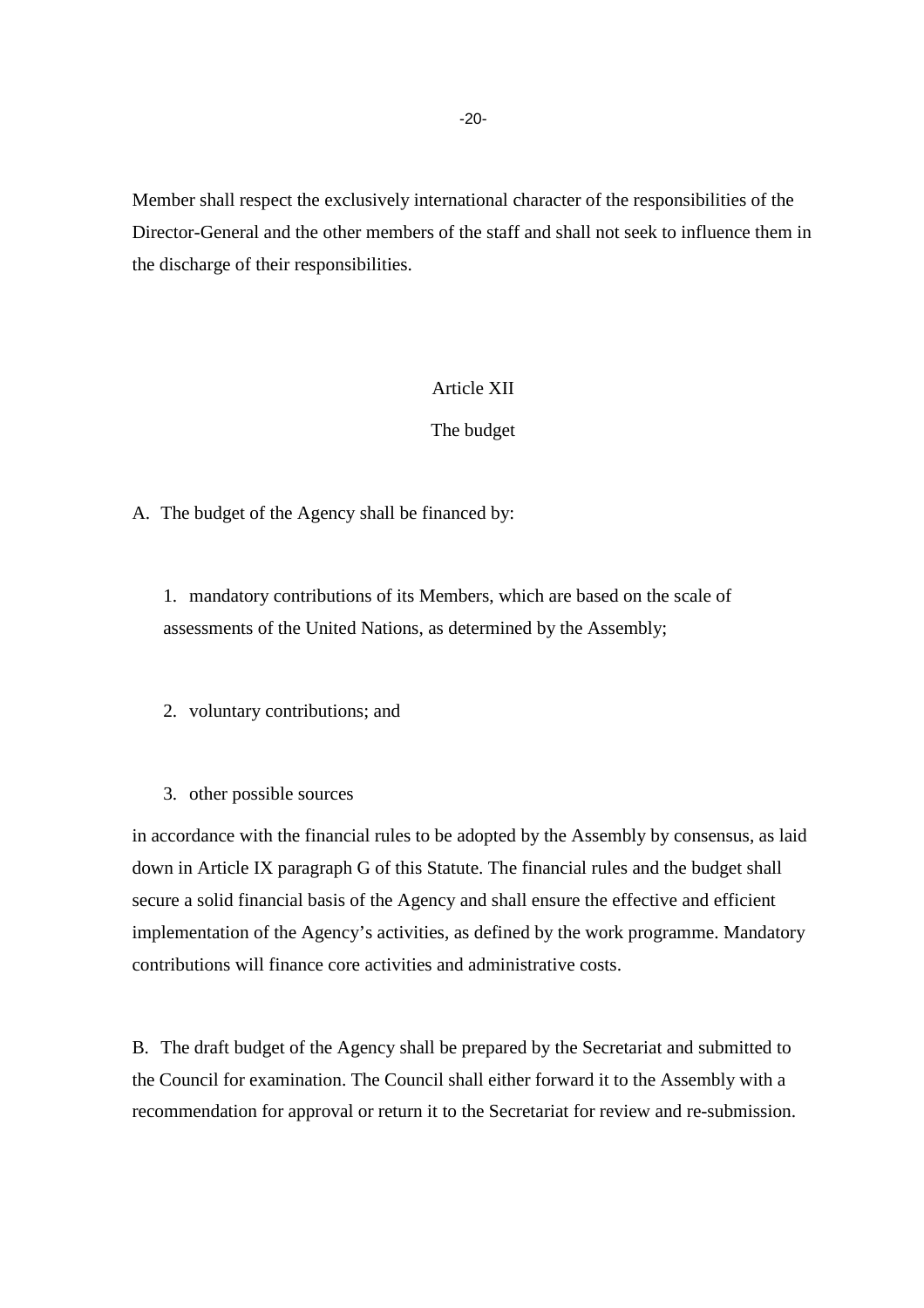C. The Assembly shall appoint an external auditor who shall hold office for a period of four years and who shall be eligible for re-election. The first auditor shall hold office for a period of two years. The auditor shall examine the accounts of the Agency and shall make such observations and recommendations as deemed necessary with respect to the efficiency of the management and the internal financial controls.

### Article XIII

#### Legal personality, privileges and immunities

A. The Agency shall have international legal personality. In the territory of each Member and subject to its national legislation, it shall enjoy such domestic legal capacity as may be necessary for the exercise of its functions and the fulfilment of its purposes.

B. Members shall decide upon a separate agreement on privileges and immunities.

#### Article XIV

#### Relations with other organisations

Subject to the approval of the Assembly the Council shall be authorised to conclude agreements on behalf of the Agency establishing appropriate relations with the United Nations and any other organisations whose work is related to that of the Agency. The provisions of this Statute shall not affect the rights and obligations of any Member deriving from any existing international treaty.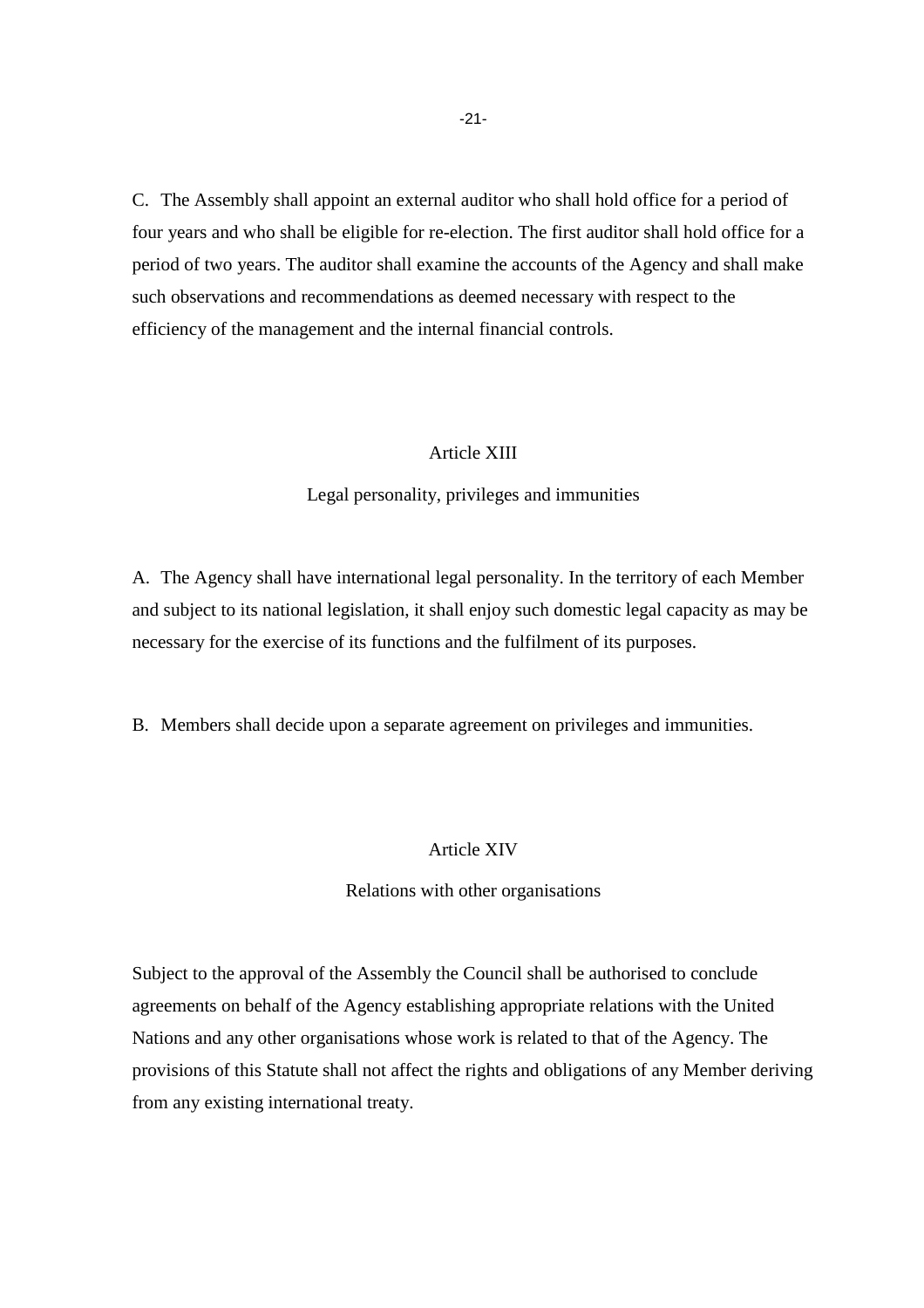### Article XV

#### Amendments and withdrawal, review

A. Amendments to this Statute may be proposed by any Member. Certified copies of the text of any amendment proposed shall be prepared by the Director-General and communicated by him to all Members at least ninety days in advance of its consideration by the Assembly.

B. Amendments shall come into force for all Members:

1. when approved by the Assembly after consideration of observations submitted by the Council on each proposed amendment; and

2. after all the Members have consented to be bound by the amendment in accordance with their respective constitutional processes. Members shall express their consent to be bound by depositing a corresponding instrument with the Depositary referred to in Article XX paragraph A.

C. At any time after five years from the date when this Statute takes effect in accordance with paragraph D of Article XIX, a Member may withdraw from the Agency by notice in writing to that effect given to the Depositary referred to in Article XX paragraph A, which shall promptly inform the Council and all Members.

D. Such withdrawal shall take effect at the end of the year in which it is expressed. Withdrawal by a Member from the Agency shall not affect its contractual obligations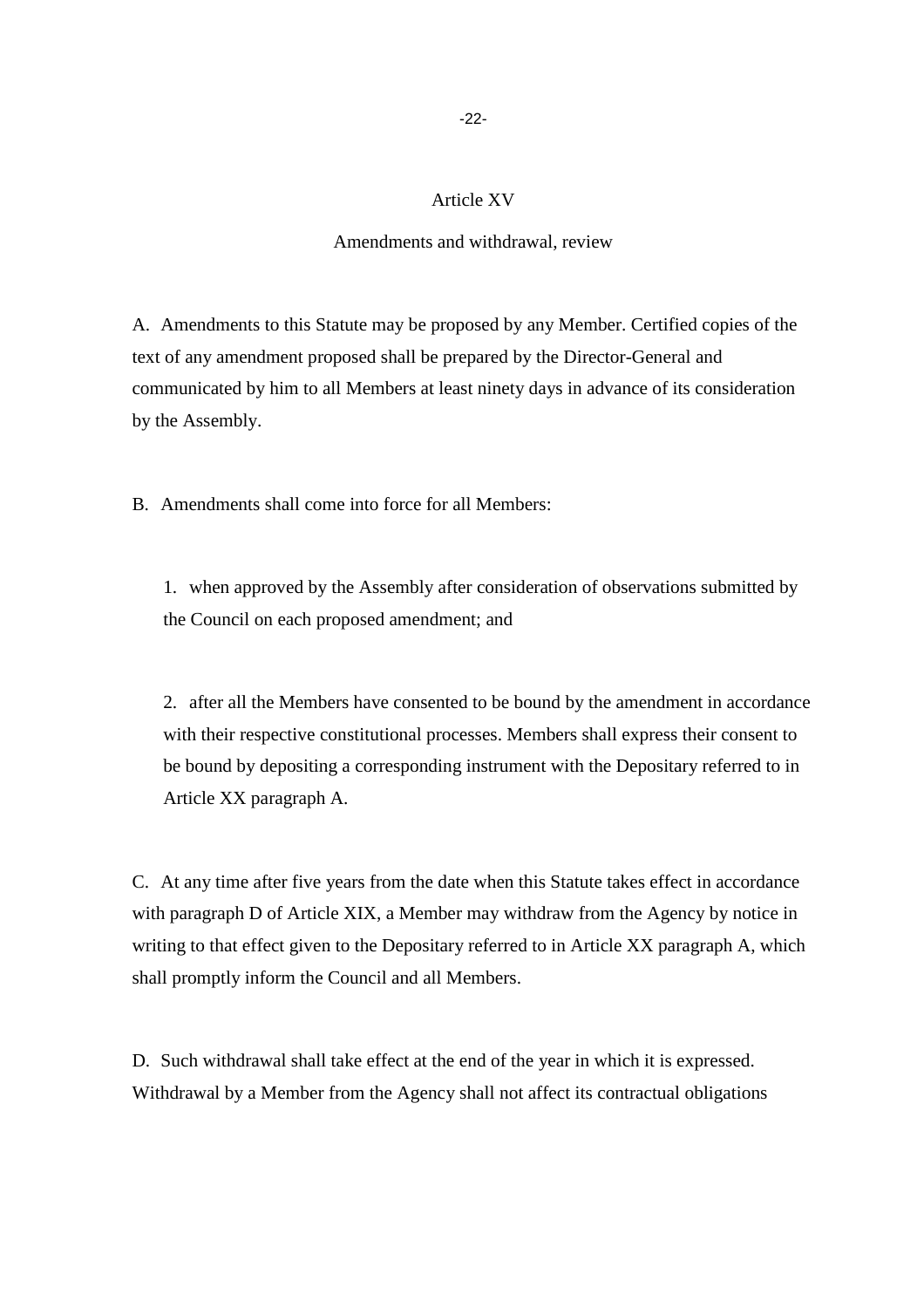entered into pursuant to Article V paragraph B or its financial obligations for the year in which it withdraws.

### Article XVI

#### Settlement of disputes

A. Members shall settle any dispute between them concerning the interpretation or application of this Statute by peaceful means in accordance with Article 2 paragraph 3 of the Charter of the United Nations and, to this end, shall seek a solution by the means indicated in Article 33 paragraph 1 of the Charter of the United Nations.

B. The Council may contribute to the settlement of a dispute by whatever means it deems appropriate, including offering its good offices, calling upon the Members to a dispute to start the settlement process of their choice and recommending a time limit for any agreed procedure.

### Article XVII

### Temporary suspension of rights

A. Any Member of the Agency which is in arrears with its financial contributions to the Agency shall have no right to vote if its arrears reach or exceed the amount of its contributions for the two preceding years. However, the Assembly may permit this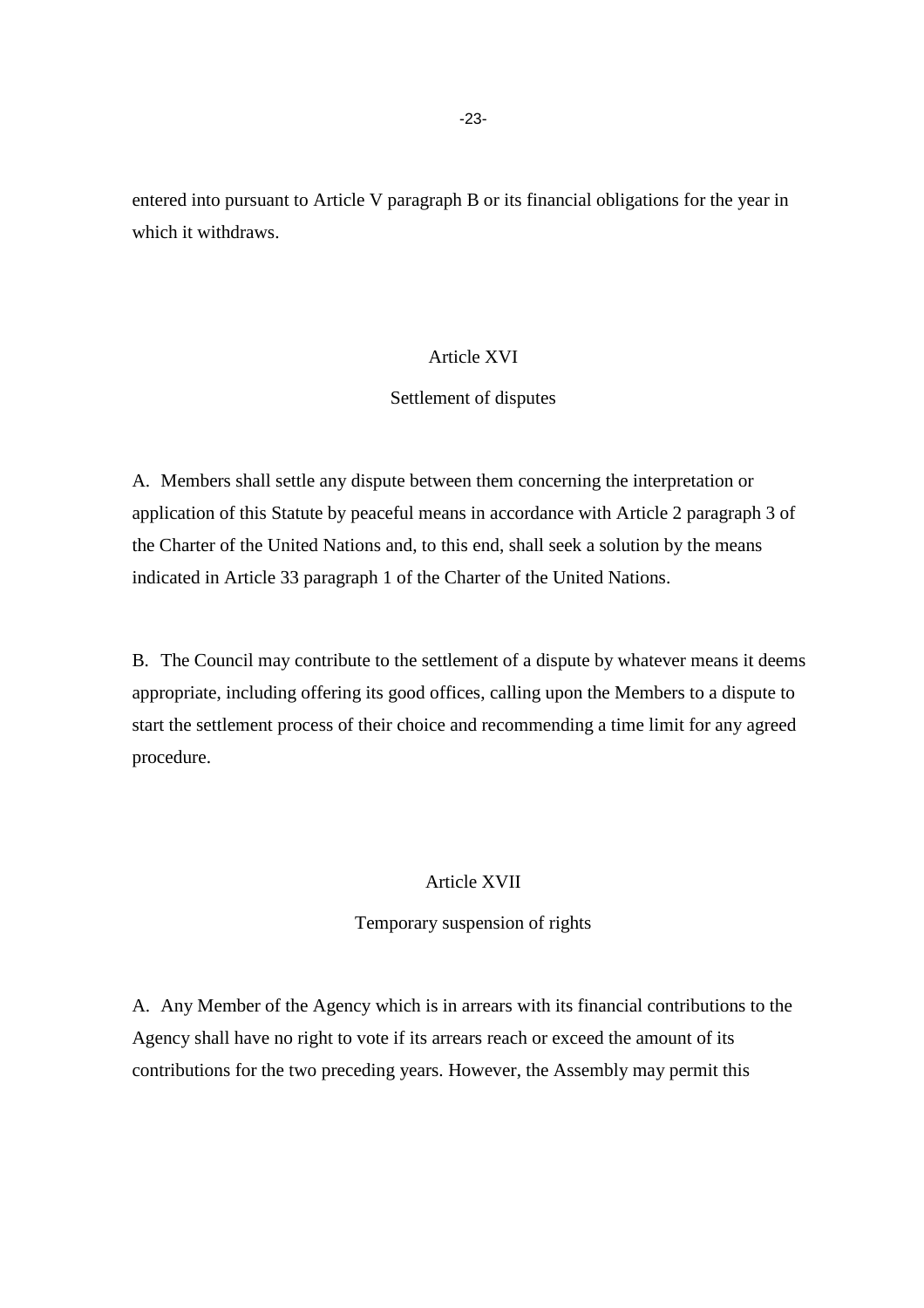Member to vote if it is convinced that the non-payment is due to circumstances beyond the Member's control.

B. A Member which has persistently violated the provisions of this Statute or of any agreement entered into by it pursuant to this Statute may be suspended from the exercise of the privileges and rights of membership by the Assembly acting by a two-thirds majority of the Members present and voting upon recommendation of the Council.

# Article XVIII

### Seat of the Agency

The seat of the Agency shall be determined by the Assembly at its first session.

### Article XIX

# Signature, ratification, entry into force and accession

A. This Statute shall be open for signature at the Founding Conference by all States that are members of the United Nations and regional intergovernmental economic integration organisations as defined in Article VI paragraph A. It shall remain open for signature until the date this Statute enters into force.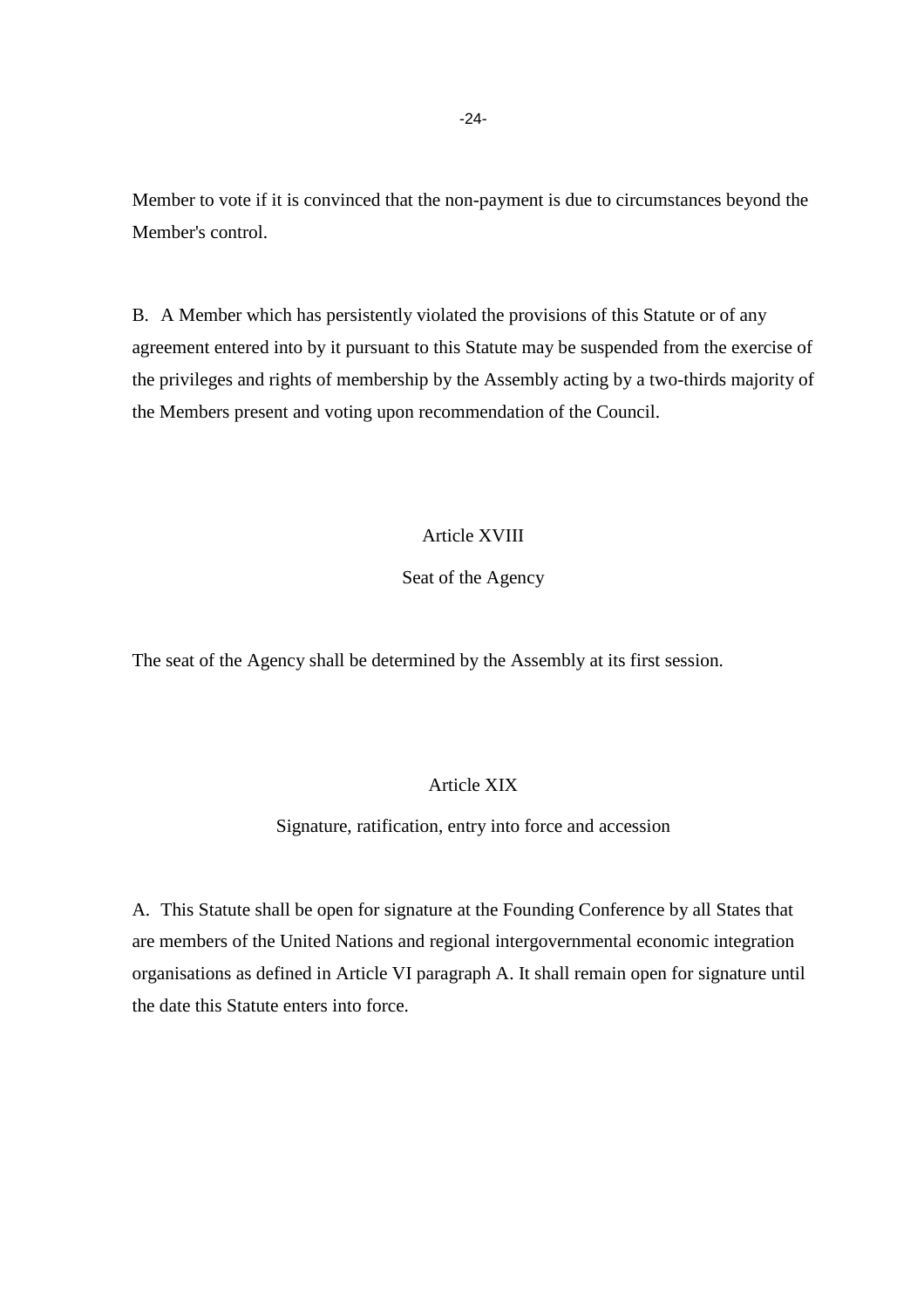B. For States and regional intergovernmental economic integration organisations as defined in Article VI paragraph A having not signed this Statute, this Statute shall be open for accession after their membership has been approved by the Assembly in accordance with Article VI paragraph B number 2.

C. Consent to be bound by this Statute shall be expressed by depositing an instrument of ratification or accession with the Depositary. Ratification of or accession to this Statute shall be effected by States in accordance with their respective constitutional processes.

D. This Statute shall enter into force on the thirtieth day after the date of deposit of the twenty-fifth instrument of ratification.

E. For States or regional intergovernmental economic integration organisations having deposited an instrument of ratification or accession after the entry into force of the Statute, this Statute shall enter into force on the thirtieth day after the date of deposit of the relevant instrument.

F. No reservations may be made to any of the provisions contained in this Statute.

### Article XX

Depositary, registration, authentic text

A. The Government of the Federal Republic of Germany is hereby designated as the Depositary of this Statute and any instrument of ratification or accession.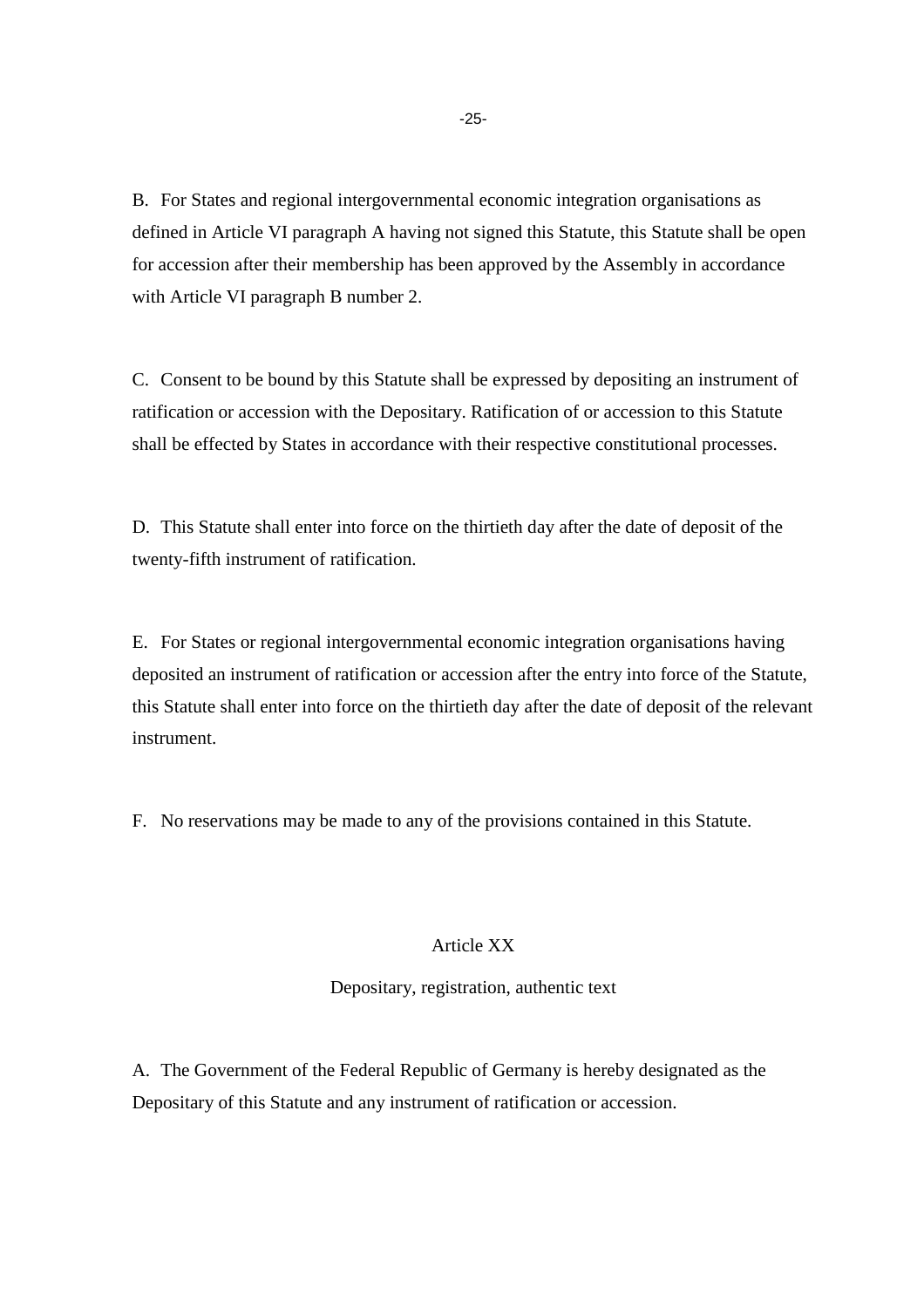B. This Statute shall be registered by the Depositary Government pursuant to Article 102 of the Charter of the United Nations.

C. This Statute, done in English, shall be deposited in the archives of the Depositary Government.

D. Duly certified copies of this Statute shall be transmitted by the Depositary Government to the governments of States and to the executive organs of regional intergovernmental economic integration organisations which have signed or have been approved for membership according to Article VI paragraph B number 2.

E. The Depositary Government shall promptly inform all Signatories to this Statute of the date of each deposit of any instrument of ratification and the date of entry into force of the Statute.

F. The Depositary Government shall promptly inform all Signatories and Members of the dates on which States or regional intergovernmental economic integration organisations subsequently become Members thereto.

G. The Depositary Government shall promptly send new applications for membership to all Members of the Agency for consideration in accordance with Article VI paragraph B number 2.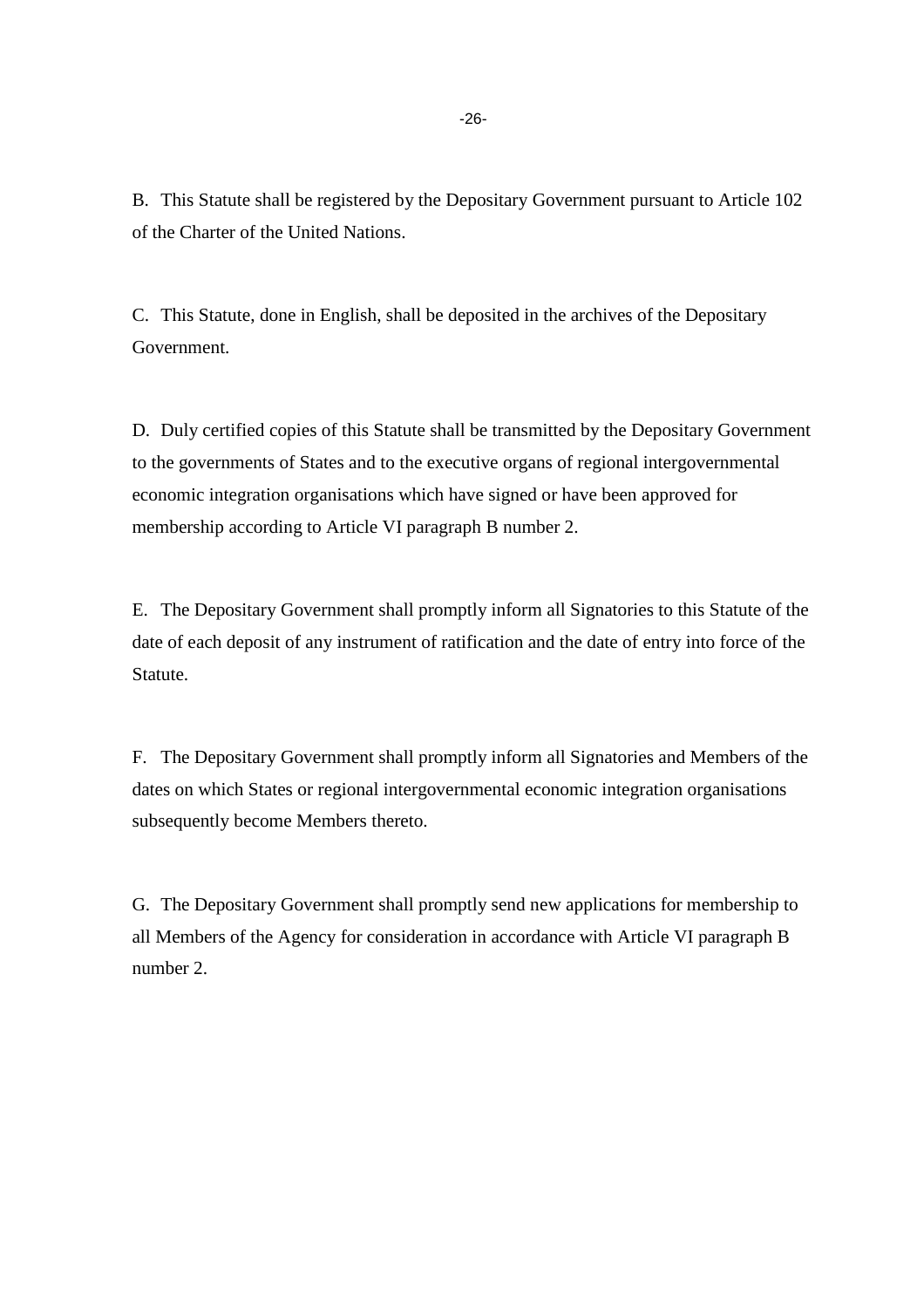IN WITNESS WHEREOF the undersigned, being duly authorised, have signed this Statute.

DONE at Bonn, this 26<sup>th</sup> January 2009, in a single original, in the English language.